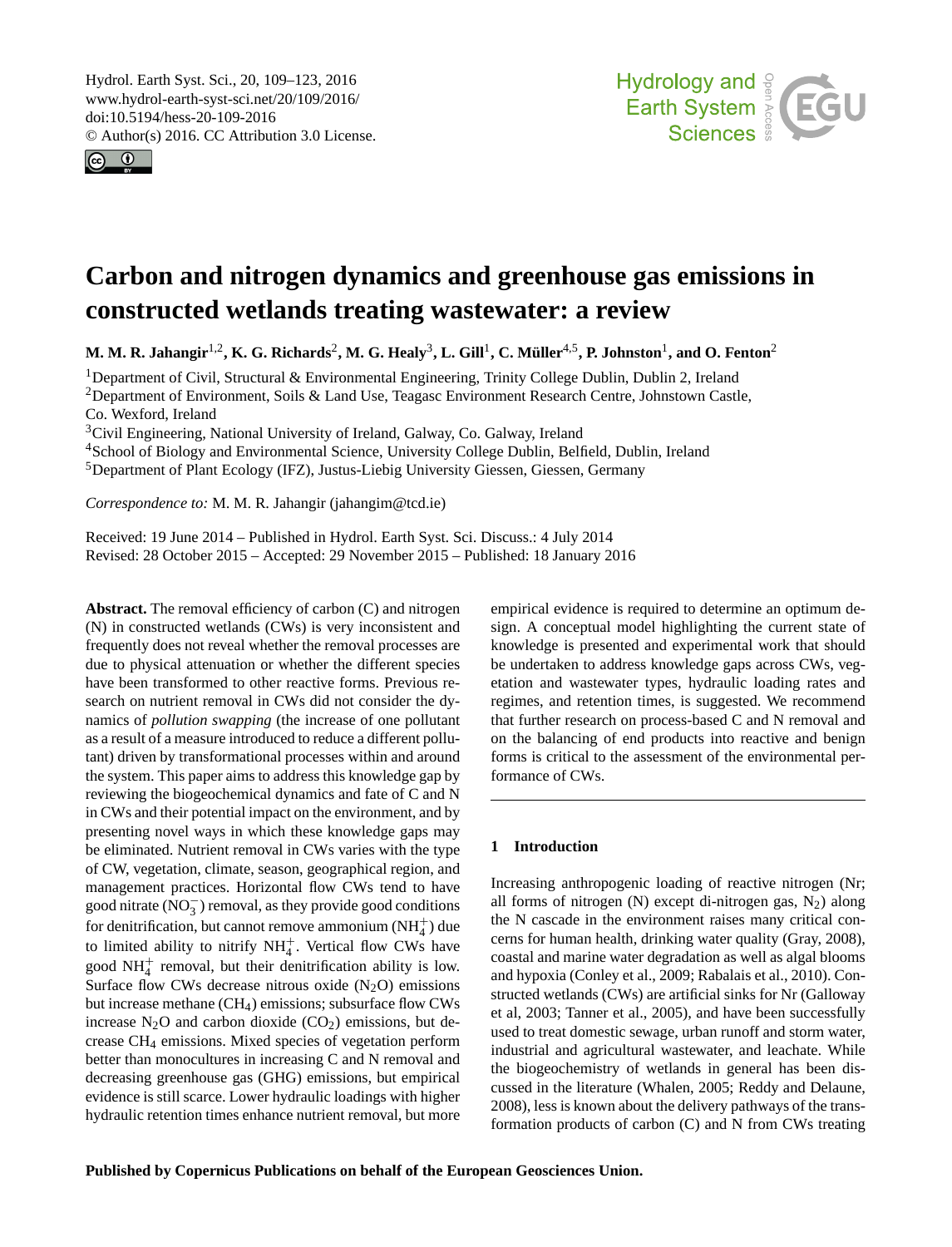wastewater. Although CWs have a proven potential for organic C and N removal, with few exceptions (Dzakpasu et al., 2014), studies have rarely quantified all relevant pathways. This has meant that reported removal efficiencies have been variable (Seitzinger et al., 2002). If the fate of C and N is accurately quantified, appropriate design and management strategies may be adopted.

Constructed wetlands are complex bioreactors that facilitate a number of physical, chemical, and biological processes, but are frequently evaluated as a *black box* in terms of process understanding (Langergraber, 2008). Many investigations target single contaminant remediation and disregard the reality of mixed contaminants entering and leaving CWs. They do not consider the dynamics of *pollution swapping* (the increase in one pollutant as a result of a measure introduced to reduce a different pollutant) driven by transformational processes within and around the system. This means that potential negative impacts that CWs may have on the environment, such as greenhouse gas (GHG) emissions (IPCC, 2013; Clair et al., 2002; Mander et al., 2008; Mitsch and Gosselink, 2000) or enhancement of pollution swapping (Reay, 2004), are not accounted for in analyses. There are many pathways by which the removed N can contribute to water and air pollution: accumulation and adsorption in soils, leaching of nitrate ( $NO_3^-$ ) and ammonium ( $NH_4^+$ ) to groundwater, emissions of nitrous oxide (N<sub>2</sub>O) and ammonia (NH<sub>3</sub><sup>+</sup>) to the atmosphere, and/or conversion to  $N_2$  gas. Constructed wetlands significantly contribute to atmospheric  $N_2O$  emissions either directly to the atmosphere from the surface of the wetland (IPCC, 2013; Søvik et al., 2006; Ström et al., 2007; Elberling et al., 2011) or indirectly via dissolved  $N_2O$ in the effluent or groundwater upon discharge to surface waters. The IPCC (2013) has recognized the significance of indirect  $N_2O$  emissions from CW effluent that is discharged to aquatic environments, and estimate emission factors (EF) ranging from 0.0005 to 0.25. Production and reduction processes of  $N_2O$  in the environment are not yet fully understood.

Constructed wetlands receive organic C from the influent wastewater and from fixation by the photosynthetic hydrophytes, which are incorporated into soil as organic C. Soil organic C undergoes the biogeochemical processes that regulate C accretion in soil and microbial respiration, producing carbon dioxide  $(CO<sub>2</sub>)$ . Anaerobic mineralization of organic C by methanogenic archaea can produce methane  $(CH_4)$ (Laanbroek, 2010; Ström et al., 2007; Søvik et al., 2006; Pangala et al., 2010). Constructed wetlands can also contribute to the dissolved organic carbon (DOC) load transfer to groundand surface waters, which may produce and exchange substantial amounts of  $CO<sub>2</sub>$  and  $CH<sub>4</sub>$  with the atmosphere (Clair et al., 2002; Elberling et al., 2011). Therefore, CWs can diminish the environmental benefits of wastewater treatment. The dynamics of dissolved  $N_2O$ ,  $CO_2$ , and  $CH_4$  in CWs is a key knowledge gap in global GHG budgets.

Surface emissions of GHG from CWs have been commonly measured by the closed chamber method (Johansson et al., 2003, 2004; Mander et al., 2005, 2008), but have rarely been measured by ebullition and diffusion methods (Søvik et al., 2006). The measured rates have shown high spatial, temporal, and diurnal variations due to the change in biogeochemistry of C and N and plant–microbe–soil interaction over time and space. Surface emissions cannot explain the kinetics of production and consumption rates of GHG, which we need to know in order to adopt better management practices to mitigate emissions. In addition, subsurface export of dissolved nutrients and GHG, an important pathway of nutrient loss (Riya et al., 2010), is frequently ignored. Mass balance analysis of the different components of the N cycle and kinetics of their transformation processes occurring within the treatment cells using the isotope-tracing  $^{15}N$  technique can provide mechanistic information for N transformation products (Lee et al., 2009; O'Luanaigh et al., 2010) and may be used to start to answer such questions. Similarly,  $^{14}C$  application and measurement of C species (e.g. CO2, CH4, and DOC) may elucidate the C mineralization and  $CO<sub>2</sub>$  and  $CH<sub>4</sub>$  production and consumption. Used in combination, these methods may provide a comparative analysis of the rates of C and N transformation processes and the role of these processes in delivering  $NO_3^-$ ,  $NH_4^+$ , and DOC to ground/surface waters and  $N_2O$ ,  $CO_2$ , and  $CH_4$  to the atmosphere.

Past reviews on CWs, though very limited, summarize the performance of different types of CWs on C and N removal (Vymazal, 2007) and surface emissions of GHG (Mander et al., 2014), but have not discussed the mechanisms of nutrient removal and the fate of the nutrients delivered and removed to and from CWs. Therefore, the objectives of this review are to (i) understand the biogeochemical dynamics of C and N in CWs, (ii) better understand the fate of various C and N species in a holistic manner, in addition to the conventional influent/effluent balance for nutrient removal, (iii) identify the research gaps that need to be addressed to optimize nutrient removal and mitigate GHG emissions, and (iv) discuss emerging measurement techniques that may give insights into the production and reduction of GHG.

# **2 Removal efficiency, hydraulic loading, and retention time**

In CWs, the efficiency of C and N removal is generally limited and highly variable over CW types, plant types, seasons, climatic regions, and management practices. On average, it appears that 50 and 56 % of the influent total nitrogen (TN) and total organic carbon (TOC), respectively, can be removed, but the removal rates are very inconsistent. Mean  $(\pm$  standard error) TN removals, obtained from the literature cited in this paper, ranged from  $31.3 \pm 6.3$  % in surface flow (SF) CWs to  $40.4 \pm 4.4$ % in subsurface flow (SSF) CWs,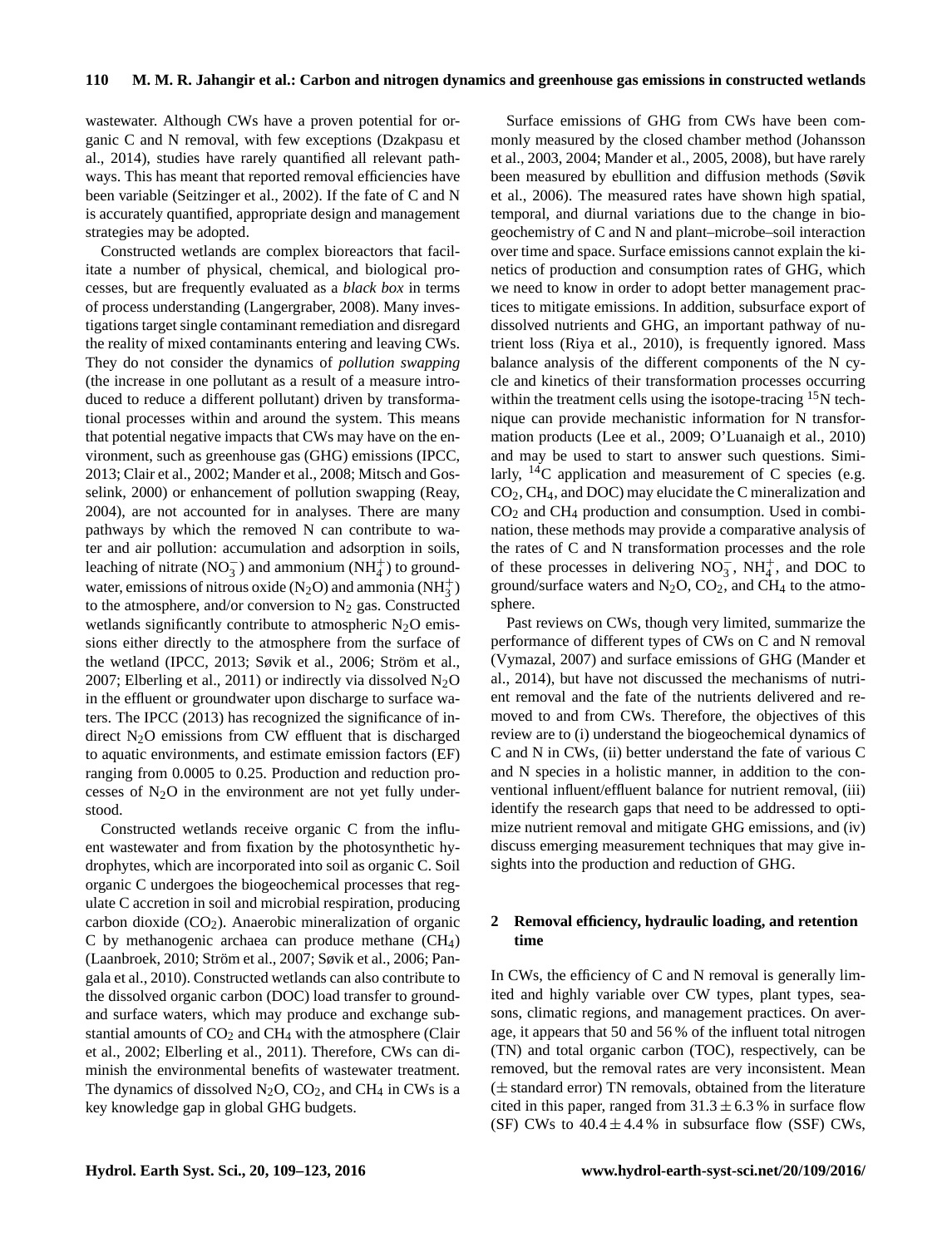Table 1. TN input (mg N L<sup>-1</sup>), TN output (TN, mg N L<sup>-1</sup>), and TN removal (%) in various CWs treating wastewater; average standard error (± SE) is presented for TN removal; NA – data not available.

| CW type            | Treatment     | N input $(mgNL^{-1})$ |                | N output $(mgNL^{-1})$ |                |                | N removal (%)  |                 |           | References |                               |
|--------------------|---------------|-----------------------|----------------|------------------------|----------------|----------------|----------------|-----------------|-----------|------------|-------------------------------|
|                    |               | TN                    | $NH4+$         | $NO_3^-$               | TN             | $NH4+$         | $NO_3^-$       | TN              | $NH4+$    | $NO_3^-$   |                               |
| SF Finland         | Municipal     | $1.4 \pm 150$         | $0.03 \pm 5.8$ | $0.3 \pm 95$           | $1.1 \pm 48$   | $0.01 \pm 3.0$ | $0.02 \pm 6.7$ | 21.4            | 66.7      | 93.3       | Søvik et al. (2006)           |
| SF Finland         | Agril. runoff | $66.1 \pm 1.9$        | $63.5 \pm 1.3$ | $0.7 \pm 0.13$         | $64.7 \pm 1.7$ | $61.2 \pm 1.7$ | $0.3 \pm 0.09$ | 2.1             | 3.6       | 57.1       | Søvik et al. (2006)           |
| SF_Norway          | Municipal     | $43.4 \pm 3.6$        | $41.5 \pm 3.0$ | $0.0 \pm 0.0$          | $36.7 \pm 2.7$ | $32.6 \pm 1.9$ | $0.9 \pm 0.4$  | 15.4            | 21.4      | $-800$     | Søvik et al. (2006)           |
| SF                 | Municipal     | <b>NA</b>             | 4.5            | 15.5                   | <b>NA</b>      | <b>NA</b>      | <b>NA</b>      | 61              | <b>NA</b> | NA         | Song et al. (2011)            |
| <b>SF</b>          | Domestic      | NA                    | 40             | 5                      | <b>NA</b>      | NA             | <b>NA</b>      | $97 - 98$       | <b>NA</b> | NA         | Dzakpasu et al. (2011)        |
| $\rm{SF}$          | Various       | NA                    | 39             | 4.4                    | NA             | NA             | NA             | $39 - 48$       | <b>NA</b> | NA         | Vymazal (2007)                |
| <b>SF</b>          | Municipal     | <b>NA</b>             | 36             |                        | <b>NA</b>      | <b>NA</b>      | <b>NA</b>      | 39              | <b>NA</b> | NA         | Vymazal (2010)                |
| <b>SF</b>          | Municipal     | <b>NA</b>             | 196            | $\langle 2$            | <b>NA</b>      | <b>NA</b>      | <b>NA</b>      | 35              | <b>NA</b> | NA         | Shamir et al. (2001)          |
| $\rm{SF}$          | various       | <b>NA</b>             | 80             | <1                     | <b>NA</b>      | <b>NA</b>      | NA             | > 90            | <b>NA</b> | NA         | Harrington et al. (2007)      |
| <b>SF</b>          | Municipal     | <b>NA</b>             | 0.95           | 1.54                   | <b>NA</b>      | NA             | <b>NA</b>      | 45              | <b>NA</b> | NA         | Toet et al. (2005)            |
| <b>SF</b>          | Dairy washout | 227                   | <b>NA</b>      | NA                     | <b>NA</b>      | <b>NA</b>      | NA             | 40              | <b>NA</b> | NA         | Van der Zaag et al. (2010)    |
| All SF             |               |                       |                |                        |                |                |                | $31.3 \pm 6.3$  |           |            |                               |
| HSSF Estonia       | Municipal     | $96.5 \pm 3.0$        | $83.9 \pm 2.7$ | $0.2 \pm 0.02$         | $46.2 \pm 1.5$ | $36.2 \pm 1.4$ | $5.9 \pm 0.65$ | 52.1            | 56.9      | $-2850$    | Søvik et al. (2006)           |
| <b>HSSF Norway</b> | Municipal     | $53.4 \pm 4.3$        | $38.4 \pm 7.7$ | $14.1 \pm 7.5$         | $45.0 \pm 4.1$ | $43.1 \pm 4.7$ | $1.0 \pm 0.8$  | 15.7            | $-12.2$   | 92.9       | Søvik et al. (2006)           |
| <b>HSSF</b>        | Dairy washout | $306 \pm 101*$        | NA             | <b>NA</b>              | $177 \pm 58*$  | NA             | <b>NA</b>      | 42.2            | <b>NA</b> | NA         | Van der Zaag et al. (2010)    |
| <b>HSSF</b>        | Domestic      | <b>NA</b>             | 74.9           | 3.9                    | <b>NA</b>      | <b>NA</b>      | NA             | 29              | <b>NA</b> | NA         | O'Luanaigh et al. (2010)      |
| <b>HSSF</b>        | Domestic      | 87                    |                |                        |                |                |                | $46 - 48$       |           |            | Mander et al. (2008)          |
| <b>HSSF</b>        | Dairy washout | 227                   |                |                        |                |                |                | 28              |           |            | Van der Zaag et al. (2010)    |
| <b>HSSF</b>        | Milk parlour  | 112                   | 22             | <b>NA</b>              | 24             | 11             | <b>NA</b>      | 78              | 50        | NA         | Kato et al. (2006)            |
| <b>HSSF</b>        | Agriculture   | 67                    | 40             | 0.85                   | 27             | 11             | 1.1            | 47              | 39        | $-29$      | Vymazal and Kröpfelova (2010) |
| <b>HSSF</b>        | Industry      | 124                   | 65             | 8.5                    | 103            | 31             | 7.4            | 20              | 20        | 8          | Vymazal and Kröpfelova (2010) |
| <b>HSSF</b>        | Landfill      | 157                   | 149            | 1.5                    | 147            | 98             | 1.3            | 30              | 33        | 31         | Vymazal and Kröpfelova (2010) |
| <b>HSSF</b>        | Municipal     | 43                    | 24             | $\overline{c}$         | 24             | 14             | 1.2            | 40              | 30        | 33         | Vymazal and Kröpfelova (2010) |
| All HSSF           |               |                       |                |                        |                |                |                | $40.4 \pm 4.4$  |           |            |                               |
| VSSF Estonia       | Municipal     | $50.9 \pm 9.2$        | $35.7 \pm 6.2$ | $1.1 \pm 0.32$         | $43.1 \pm 7.6$ | $31.7 \pm 5.5$ | $1.7 \pm 0.84$ | 15.3            | 11.2      | $-54.5$    | Søvik et al. (2006)           |
| VSSF_Norway        | Municipal     | $52.6 \pm 5.2$        | $49.6 \pm 4.0$ | $0.0 \pm 0.0$          | $47.8 \pm 6.9$ | $21.4 \pm 6.9$ | $25.5 \pm 1.3$ | 9.1             | 56.9      | $-25400$   | Søvik et al. (2006)           |
| <b>VSSF</b>        | Municipal     | $41.0 \pm 0.5$        | <b>NA</b>      | NA                     | $20.7 \pm 0.8$ | NA             | NA             | $49.3 \pm 1.8$  | <b>NA</b> | <b>NA</b>  | Yan et al. (2012)             |
| <b>VSSF</b>        | Municipal     | $46 \pm 13$           | <b>NA</b>      | <b>NA</b>              | NA             | <b>NA</b>      | NA             | $74 \pm 3$      | <b>NA</b> | NA         | Zhao et al. (2014)            |
| All VSSF           |               |                       |                |                        |                |                |                | $37.0 \pm 10.9$ |           |            |                               |

 $SF - surface flow$ ; HSSF – horizontal subsurface flow; VSSF – vertical subsurface flow; \* mg N m<sup>-2</sup> h<sup>-1</sup>.

**Table 2.** Total organic C (TOC) removal (%) in various CWs treating wastewater; average standard error  $(\pm SE)$  is presented for TOC removal; NA – data not available.

| CW <sub>s</sub> type                                                  | Treatment                                                | C input (TOC; mg $CL^{-1}$ )                                                 | C output (TOC; mg $CL^{-1}$ )                                          | TOC Removal (%)                                                | References                                                                                       |
|-----------------------------------------------------------------------|----------------------------------------------------------|------------------------------------------------------------------------------|------------------------------------------------------------------------|----------------------------------------------------------------|--------------------------------------------------------------------------------------------------|
| SF Finland<br>SF Finland<br>SF_Norway<br><b>SF</b><br>All SF          | Municipal<br>Agril runoff<br>Municipal<br>Dairy wash out | $13.0 \pm 0.3$<br>$25.0 \pm 3.4$<br>$26.7 \pm 2.9$<br>186 <sup>a</sup>       | $14.0 \pm 0.5$<br>$20.0 \pm 3.4$<br>$17.1 \pm 1.8$<br>136 <sup>a</sup> | $-7.7$<br>20.0<br>36.0<br>27<br>$18.8 \pm 9.4$                 | Søvik et al. (2006)<br>Søvik et al. (2006)<br>Søvik et al. (2006)<br>Van der Zaag et al. (2010)  |
| <b>HSSF</b><br><b>HSSF</b><br>HSSF_Estonia<br>HSSF_Norway<br>All HSSF | Domestic<br>Dairy wash out<br>Municipal<br>Municipal     | 150 <sup>b</sup><br>186 <sup>a</sup><br>$62.8 \pm 16.6^a$<br>$40.5 \pm 11.3$ | NA<br>107.9 <sup>a</sup><br>$41.0 \pm 11.3^a$<br>$15.0 \pm 2.4$        | NA.<br>42<br>34.7<br>63.0<br>$46.6 \pm 7.3$                    | Garcia et al. (2007)<br>Van der Zaag et al. (2010)<br>Søvik et al. (2006)<br>Søvik et al. (2006) |
| VSSF_Estonia<br>VSSF_Norway<br><b>VSSF</b><br><b>VSSF</b><br>All VSSF | Municipal<br>Municipal<br>Municipal<br>Municipal         | $132.2 \pm 32.2^a$<br>$40.5 \pm 11.3$<br>$106 \pm 35$<br>$249 \pm 49$        | $62.8 \pm 16.6^{\text{a}}$<br>$15.0 \pm 2.4$<br>$74 \pm 21$<br>NA      | 52.5<br>63.0<br>$26 \pm 4.6$<br>$83 \pm 1.0$<br>$56.2 \pm 9.5$ | Søvik et al. (2006)<br>Søvik et al. (2006)<br>Yan et al. (2012)<br>Zhao et al. $(2014)$          |

SF – surface flow; HSSF – horizontal subsurface flow; VSSF – vertical subsurface flow; <sup>a</sup> BOD; <sup>b</sup> mg m<sup>-2</sup> h<sup>-1</sup>.

whereas TOC removal ranged from  $18.8 \pm 9.4$  % in SF CWs to  $56.2 \pm 9.5$ % in vertical subsurface flow CWs (Tables 1) and 2). In European systems, for example, typical removals of ammoniacal N in long-term operation are around 35 %, but can be enhanced if some pre-treatment procedures are followed (Verhoeven and Meuleman, 1999; Luederitz et al.,

2001). Generally, TN removal is higher in SF CWs than SSF CWs (Table 1), but studies differ. For example, Van der Zaag et al. (2010) showed higher N removal in SF CWs than SSF CWs, but Søvik et al. (2006) and Gui et al. (2007) showed the opposite. In SSF CWs, limited removal can be caused by a reduced environment that enhances  $NH<sub>4</sub><sup>+</sup>$  accumulation and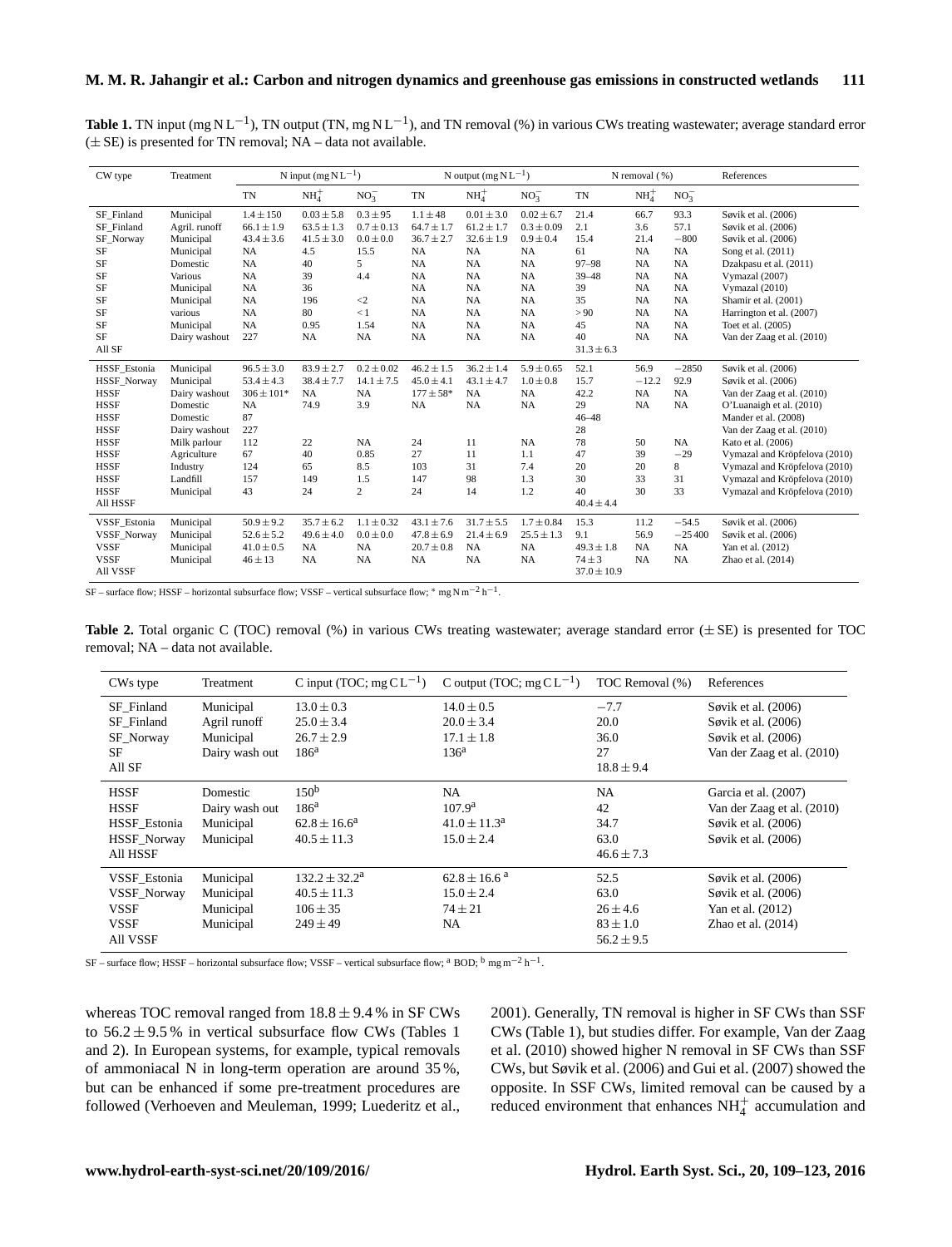limits  $NH<sub>4</sub><sup>+</sup>$  oxidation. In SF CWs, denitrification rates can be limited due to lack of NO<sub>3</sub>. In vertical subsurface flow (VSSF) CWs, aeration can increase  $NH_4^+$  oxidation to  $NO_3^-$ , which can be denitrified or converted to  $NH<sub>4</sub><sup>+</sup>$  by dissimilatory  $NO_3^-$  reduction to  $NH_4^+$  (DNRA).

Plant species are important components of CWs, and affect C and N removals. Optimal species selection for best removal is difficult because some species are efficient in removing one pollutant but not the other (Bachand and Horne, 2000; Bojcevska and Tonderski, 2007; da Motta Marques et al., 2001). In some studies there are no inter-species differences at all (Calheiros et al., 2007). Mixed species perform better than monocultures to remove C and N pollutants because they increase microbial biomass and diversity. Payne et al. (2014a) discussed the role of plants in nutrient removal. Plants regulate CW hydrology (evaporation and transpiration) and temperature (insulating CWs from seasonal temperature change, trapping falling and drifting snow, and heat loss of wind). Some species can create a large surface area for microbial attachment and enhance microbial diversity, but experimental evidence is still scarce.

Soil physico-chemical properties, such as permeability (Dzakpasu et al., 2014) and cation exchange capacity (Drizo et al., 1999) are important factors controlling the purification capacity in CWs. Microbial activities and growth depend on substrate C quality and C: N ratios, which affect nutrient removal. Growth of heterotrophic microorganisms is a function of the wastewater C : N (Makino et al., 2003). High C: N ratios can enhance denitrification by providing electron donors for denitrifiers, but the opposite can increase nitrification. High C: N ratios can also encourage DNRA over denitrification. Yan et al. (2012) measured a high TN removal but low TOC removals at a  $C: N$  ratio 2.5:1, which indicates that removal of one parameter might lead to a problem with a different one. The uncertainty in the conditions for achievement of optimum removal suggests that the rates of C and N transformations and the fate of the removed nutrients within CWs should be investigated. However, to our knowledge, no study has provided a holistic evaluation of C and N attenuation and transformation.

The removal of pollutants in CWs depends on hydraulic loading rates (HLR) and hydraulic retention time (HRT) (Toet et al., 2005). The HLR and HRT are considered to be significant design parameters determining the nutrient removal efficiencies (Weerakoon et al., 2013). Longer HRTs of wastewater in CWs increase the removal of C and N (Wang et al., 2014) by increasing sedimentation and duration of contact between nutrients and the CWs. The effects of HLR and HRT can vary with the nature of the use of CWs, e.g. whether they are used for treating single or mixed pollutants. To reduce Nr delivery to the receiving waters or to the atmosphere, CWs need to be optimally designed with respect to HLR and HRT.

Fluctuating hydraulic loading influences all biotic and abiotic processes in CWs (Mander et al., 2011). For example, if the groundwater table is lowered through changes in hydraulic loading, soil aeration can increase or decrease. Ammonification and nitrification rates increase with increased soil aeration and this enhances C utilization by bacteria and, therefore, can stimulate the removal of C and N. Investigation into the effects of fluctuating hydraulic loadings (hydraulic pulsing) on C and N removals and their transformation products will provide information about the fate of the added nutrients in terms of their environmental benefits and/or pollution swapping potential. For example, if the dominant product is  $N_2$ , the system will be relatively benign in terms of its impact on the environment, but if it is  $NH<sub>4</sub><sup>+</sup>$ , it can be fixed in the soils or transported to ground- and surface waters connected to CWs if the cation exchange sites become saturated. Several authors have used a wide range of HLRs and HRTs to measure nutrient removal efficiency, but experimental evidence linking HLR and HRT to removal efficiency is scarce (Toet et al., 2005). Luo et al. (2005) reported that low HLR results in incomplete denitrification, whereas Zhang et al. (2006) argued that low HLR increases  $NH<sub>4</sub><sup>+</sup>$  and chemical oxygen demand oxidation. The way in which the performance of a CW is assessed can lead to different conclusions regarding the removal of Nr. For future studies, evaluation of CWs in a holistic manner, which includes pollution swapping at different HLRs and HRTs, is important, particularly within the context of the changing hydrologic cycle in a changing climate. In addition, local legislative targets should be considered and weighting factors (e.g. the relative importance of, say, GHG over water quality targets) should be developed to evaluate the overall performance of CWs. In addition to the estimation of nutrient removal rates, investigation of the effect of HLR and HRT on the different forms of nutrients in the final effluent and their fate in the natural environment may help elucidate the pollution swapping potential of CWs.

### **3 Accumulation of C and N in CWs soils**

The soil in CWs is a major sink for C and N (Mustafa and Scholz, 2011). However, although data on the influent and effluent N concentrations are available, data on N accumulation (dissolved organic nitrogen (DON), TN,  $NH_4^+$ , or  $NO_3^-$ -N) within the soil profile of various CWs are scarce. The wide range of N accumulation reported in the literature (e.g. 30–40 %, Shamir et al., 2001; 39 %, Harrington et al., 2007; 9 %, Mander et al., 2008; 2.5 %, Obarska-Pempkowiak and Gajewska, 2003) may be due to the variations in CW types and management strategies. The accumulated species of N are reactive unless they have been transformed to  $N_2$  by biogeochemical processes. However, there is a dearth of information on the extent of Nr accumulation in soils and discharge to surface waters and air (Shamir et al., 2001). Accumulated organic N could be mineralized to  $NH_4^+$  and  $NO_3^-$ ,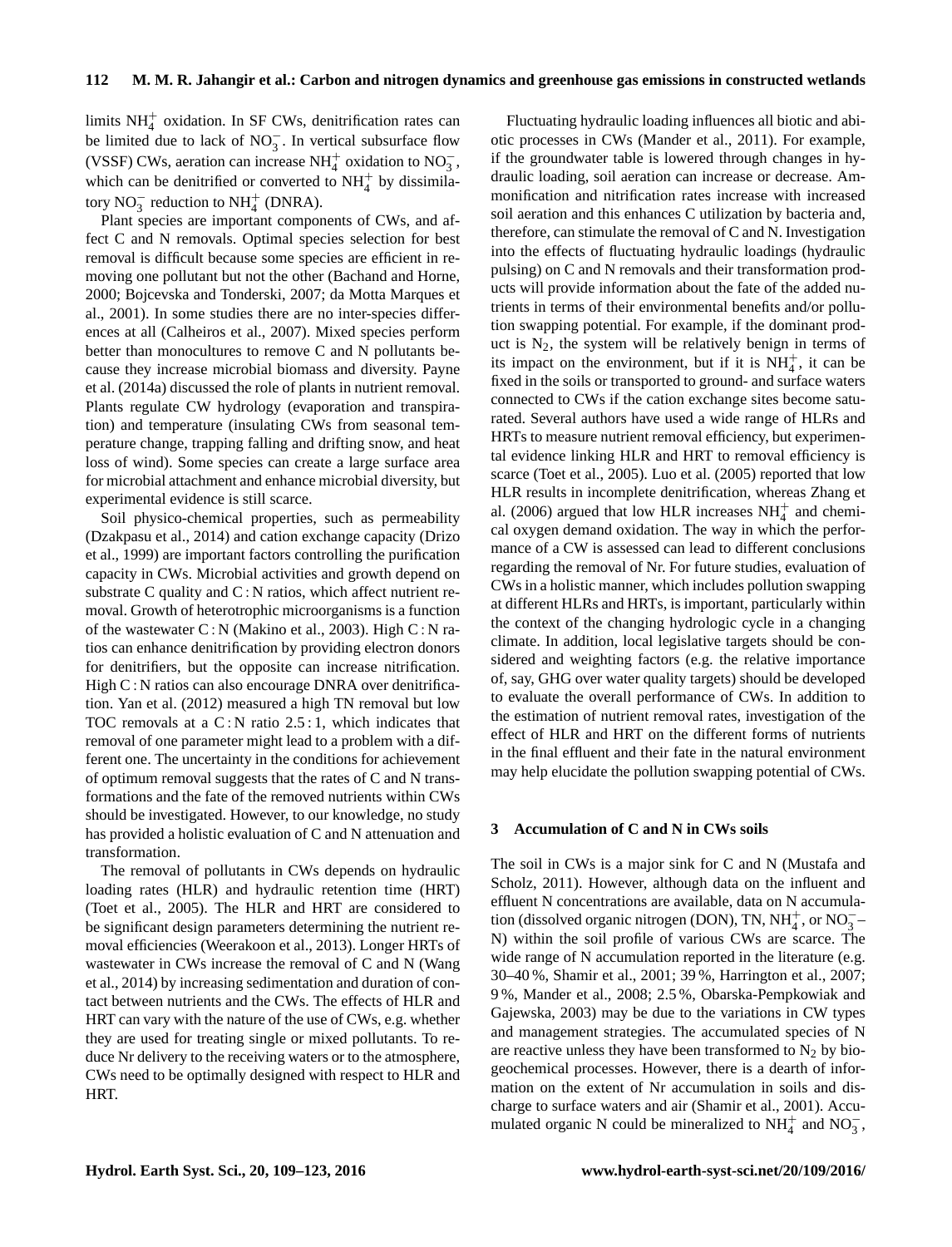depending on the physico-chemical properties of soil. The Nr could be assimilated by plants and microbes, which are recycled in a soil–plant–soil continuum. Nitrogen spiralling occurs from  $NH_4^+$  to organic N and back to  $NH_4^+$  within the CW (O'Luanaigh et al., 2010). Typically, N accumulation has been found to decrease with soil depth (Shamir et al., 2001). In terms of the conventional input–output balance, these are considered as removed N, but may, in fact, remain in such a biogeochemically active system. In addition to N, organic C accumulation occurs in CW soils (Nguyen, 2000).

Soils of CWs represent organic C and Nr-rich systems, where the products of continuously occurring biogeochemical processes, such as accumulation in soil and transportation to fresh waters and to the atmosphere, need to be quantified. Such an approach will show the shortcomings of conventional removal efficiency estimation methods and will also demonstrate how the apparently removed C and N species can become a source of contamination. Estimation of the rates of nutrient accumulation in soils in various types of CWs under different management systems is important. The stability of the accumulated C and N under changing climatic scenarios also needs to be addressed to consider the longterm sustainability of CWs.

# **4 C and N dynamics and greenhouse gas emissions**

Increased nutrient input to CWs increases the productivity of wetland ecosystems and the production of GHG. As CWs are designed to remove pollutants in an anaerobic/suboxic environment, they change the C and N biogeochemistry and contribute significantly to  $CH_4$  and  $N_2O$  emissions (Johansson, 2002, Johansson et al., 2003; Mander et al., 2005, 2008; Stadmark and Leonardson, 2005; Liikanen et al., 2006). Søvic et al. (2006) measured  $N_2O$ , CH<sub>4</sub>, and CO<sub>2</sub> emissions in various CWs in different European countries, and suggested that the potential atmospheric impacts of CWs should be examined as their development is increasing globally. Management of CWs must consider the negative climatic aspects of increased emissions of GHG in addition to their primary functions (Ström et al., 2007). Therefore, estimation of the contribution of CWs to global warming is required. In this regard, measurement of spatial and temporal variations (seasonal and diurnal) of GHG emissions is necessary to accurately estimate CW-derived GHG emissions. A holistic assessment of ecologically engineered systems has been outlined by Healy et al. (2011, 2014) and developed further by Fenton et al. (2014). Such assessments can be applied in evaluating nutrient dynamics in CWs. Moreover, plant mediated GHG emissions could be an important component of total emissions, but again research in this area is very limited. Effective modelling or up-scaling of GHG emissions from watershed to regional/national scales is important for the improvement of global GHG budgets. Such up-scaling needs an accurate estimation of C and N inputs and outputs, i.e. a balance coupled with net GHG emissions, while considering all possible processes and pathways involved. A study of the dynamics of C and N in CWs is crucial, as the forms of removed C and N are particularly pertinent to their potential for pollution swapping, global warming, and water pollution.

Processes involved in N removal and N transformations in wetlands include sedimentation of particulates (Koskiaho, 2003), nitrification, denitrification, DNRA (Poach et al., 2003; Burgin et al., 2013), microbial assimilation and plant uptake–release (Findlay et al., 2003), and anammox (anaerobic ammonium oxidation) and deamox (DEnitrifying AMmonium OXidation). Constructed wetlands are complex systems that facilitate aerobic and anaerobic microsites (Wynn and Liehr, 2001). Nitrification, denitrification, and nitrifier denitrification are the processes responsible for the production of  $N_2O$ . Depending on the environmental conditions or management practices prevailing, a certain process will dominate; e.g., denitrification is the dominant process in SF CWs (Beaulieu et al., 2011), but nitrifier denitrification is dominant in VSSF CWs (Wunderlin et al., 2013). Generally, CWs are anaerobic but aquatic macrophytes can transport oxygen from the atmosphere to the rooting zone, where it can sustain nitrification. The existence of microsites that support high activity and promote denitrification has been shown in soils (Parkin, 1987). Such conditions are also likely to occur in CWs, which have patchy distributions of organic material (e.g. particulate organic carbon), due to rhizodepositions (Minett et al., 2013; Hamersley and Howes, 2002). Minett et al. (2013) found that simultaneous oxygenation of the rhizosphere, through radial oxygen loss, and enhanced oxygen consumption by the soil occurs in the area immediately surrounding the roots. Nitrate produced in the rooting zone can be taken up by plants or denitrified and/or converted back to  $NH_4^+$  by DNRA.

Competition for  $NO_3^-$  may occur between denitrification and biotic assimilation. This is likely governed by the prevailing aerobic/anaerobic conditions and therefore dependent on the type of wetland. For instance, in storm water biofiltration systems, prolonged periods of inundation and dry periods may support bio-assimilation over denitrificaton (Payne et al., 2014a, b).

The conditions that favour the occurrence of either denitrification or DNRA are still in debate (Rütting et al., 2011). DNRA is thought to be favoured by a  $C : NO_3^-$  ratio of > 12 (Rütting et al., 2011) and occurs at low levels of oxidationreduction potential (Thayalakumaran et al., 2008). The differences between denitrification and DNRA may be due to the availability of organic matter, because DNRA is favoured at a high  $C: \overline{NO_3}^-$  ratio and denitrification is favoured when carbon supplies are limiting (Korom, 2002; Kelso et al., 1997). The fermentative bacteria that carry out DNRA are obligate anaerobes, and so cannot occupy all the niches that denitrifiers can (Buss et al., 2005). Takaya (2002) stated that a more reducing state favours DNRA over denitrification.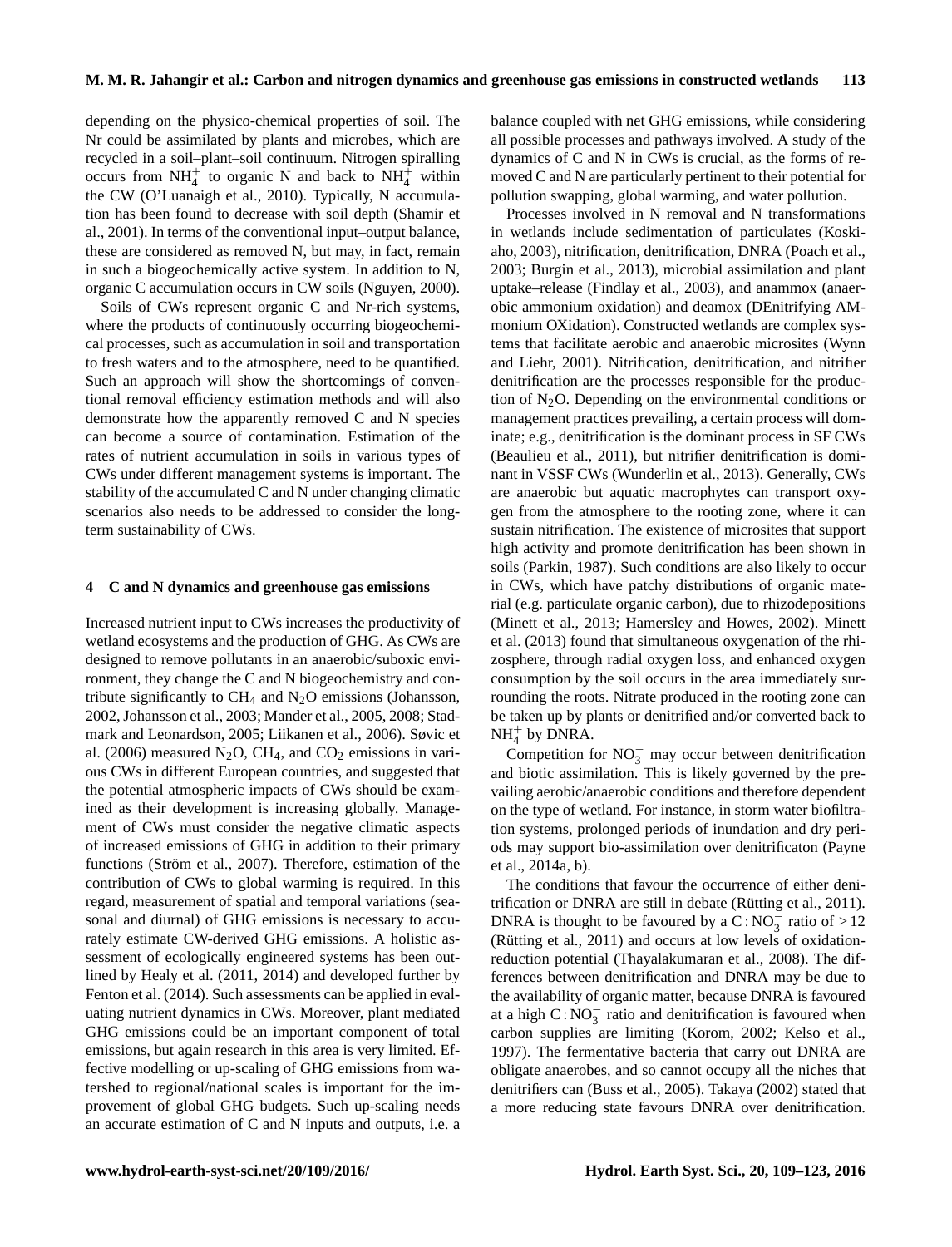Pett-Ridge et al. (2006) showed that DNRA is less sensitive to dissolved oxygen (DO) than denitrification. Fazzolari et al. (1998) showed that the partitioning between DNRA and denitrification depends on the C :  $NO_3^-$  ratio and C rather than DO.. Significant DNRA may occur only at a C∶NO<sub>3</sub> ratio above 12 (Yin et al., 1998). Different numbers of electrons are required in the reduction of each  $NO<sub>3</sub><sup>-</sup>$  molecule: five for denitrification and eight for DNRA. Therefore, more organic matter can be oxidized for each molecule of  $NO_3^-$  by DNRA than by denitrification. In addition,  $NO_3^-$  reduction is generally performed by fermentative bacteria that are not dependent on the presence of  $NO_3^-$  for growth under anaerobic conditions. Therefore, DNRA bacteria may be favoured in NO<sup>−</sup> 3 -limited conditions (Laanbroek, 1990). Recent studies have suggested that DNRA may be an important process compared to denitrification in wetland sediments (Burgin and Hamilton, 2008). Van Oostrom and Russell (1994) found a 5 % contribution of DNRA to  $NO_3^-$  removal in CWs. Little is known about the eventual fate of the  $NO_3^-$  that is converted to  $NH<sub>4</sub><sup>+</sup>$  via DNRA pathways. In recent years, N-cycling studies have increasingly investigated DNRA in various ecosystems to explore its importance in N cycling (Rütting et al., 2011), but controls on DNRA are relatively unknown (Burgin et al., 2013), DNRA being probably the least studied process of N transformation in wetlands (Vymazal, 2007). However, DNRA can be a significant pathway of  $NO_3^-$  reduction that impacts on the CW ecosystem services and so should therefore be evaluated.

Denitrification has been estimated to be a significant N removal process, but actual quantification data are scarce. Few studies have estimated N losses by denitrification, e.g. 19 % (Mander et al., 2008) and 86 % (Obarska-Pempkowiak and Gajewska, 2003) of the total N input based on the mass balance study. To our knowledge, no data are available on denitrification measurements in soil/subsoils of surface flow CWs. While many of these pathways transfer Nr (mainly  $NH<sub>4</sub><sup>+</sup>$  and N<sub>2</sub>O) to the environment, other pathways can convert Nr to  $N_2$  (e.g. denitrification, anammox, and deamox). Anammox can remove  $NO_2^-$  and  $NH_4^+$  as  $N_2$  when the existing environment is hypoxic. Deamox can remove  $NO_3^-$  and  $NH_4^+$  as N<sub>2</sub>, where NO<sub>3</sub> is converted to NO<sub>2</sub> by autotrophic denitrification with sulfide (Kalyuzhnyi et al., 2006). In CWs, anammox and deamox are not well understood, so it is crucial to identify which of the processes are occurring in a specific type of CW and the rate at which they occur. Once a process that provides  $N_2$  as the end product is determined, then the management of the CW can be directed towards enhancement of that process. Hence, quantifying the rates of these processes for various types of CW is required for improved N management towards lowering Nr in the environment.

The various components of the C cycle include: fixation of C by photosysnthesis, respiration, fermentation, methanogenesis ,and CH<sup>4</sup> oxidation with reduction of sulfur, iron, and

NO<sub>3</sub>. Anaerobic methane oxidation coupled with denitrification, a recently proposed pathway of the C cycle (á Norði and Thamdrup, 2014; Haroon et al., 2013; Islas-Lima et al.,  $2004$ ), can reduce CH<sub>4</sub> emissions in CWs. The C removal processes are sedimentation, microbial assimilation, gaseous emissions, dissolved C losses through water to ground- and surface water bodies, and chemical fixation (bonding with chemical ions). Net primary productivity of wetland hydrophytes varies across CW type, season, climatic region, and local environmental conditions. For example, results can vary remarkably for CWs containing the same plant species in different geographical regions (Brix et al., 2001). The rate of carbon mineralization in CW sediments depends on the redox chemistry of soil, the bio-availability of organic C and temperature. In particular, areas of sediment subjected to prolonged low redox conditions (e.g,  $-150 \text{ mV}$ ) are conducive to methanogens and rates of  $CH_4$  emissions exceeding 132 mg m<sup>-2</sup> d<sup>-1</sup> (Brix et al., 2001), but this is highly variable depending on C: N ratio of the influent water and wetland seasonality. In summer, oxygen diffusion to the topsoil can reduce methanogenesis and stimulate  $CH<sub>4</sub>$  oxidation (Grünfeld and Brix, 1999). However, an increase in temperature can decrease DO in deeper subsoil layers, which can enhance CH<sup>4</sup> production. As in all biochemical reactions, temperature increases C and N turnover in CWs, causing high variations in GHG emissions in different types of CWs in different regions (temperate/tropical/arctic). This warrants the acquisition of more measurement data across CW types and regions for the better extrapolation of GHG emissions. The C: N ratios of wastewater affect microbial growth and development that, in turn, affect their response to C and N cycles and GHG emissions. Previous research on the effects of C : N ratios on nutrient removal and GHG emissions is limited. A few examples include Yan et al. (2012) and Zhao et al. (2014), who measured lower  $CO<sub>2</sub>$  and  $CH<sub>4</sub>$  emissions at C:N ratios of between  $2.5:1$  and  $5:1$ , but this lower range of  $C: N$  ratios decreased TOC removal. Hence, investigation of the influence of C: N ratio on nutrient removal efficiencies and GHG emissions across CW and management types is crucial.

Emissions of GHG in CWs can vary across CW typologies, e.g. surface flow or subsurface flow (Tables 3 and 4). Generally, CH<sup>4</sup> emissions are higher in SF CWs than in SSF CWs (Table 3), but may vary with season, which requires investigation. Nitrous oxide and  $CO<sub>2</sub>$  emissions are higher in VSSF CWs than horizontal subsurface flow (HSSF) and SF CWs. The N<sub>2</sub>O EF (N<sub>2</sub>O / TN input  $\times$  100) ranged from  $0.61 \pm 0.21$  % in SF CWs to  $1.01 \pm 0.48$  % in VSSF CWs. The EF for CH<sub>4</sub> emissions ranged from  $1.27 \pm 0.31$  % in VSSF CWs to  $16.8 \pm 3.8$ % in SF CWs. The GHG from CWs can vary between vegetated and non-vegetated systems (Table 5).

Aquatic plants play an important role in GHG production and transport to the atmosphere by releasing GHG through their interconnected internal gas lacunas (Laanbroek, 2010). Emergent plants can transport atmospheric oxygen to the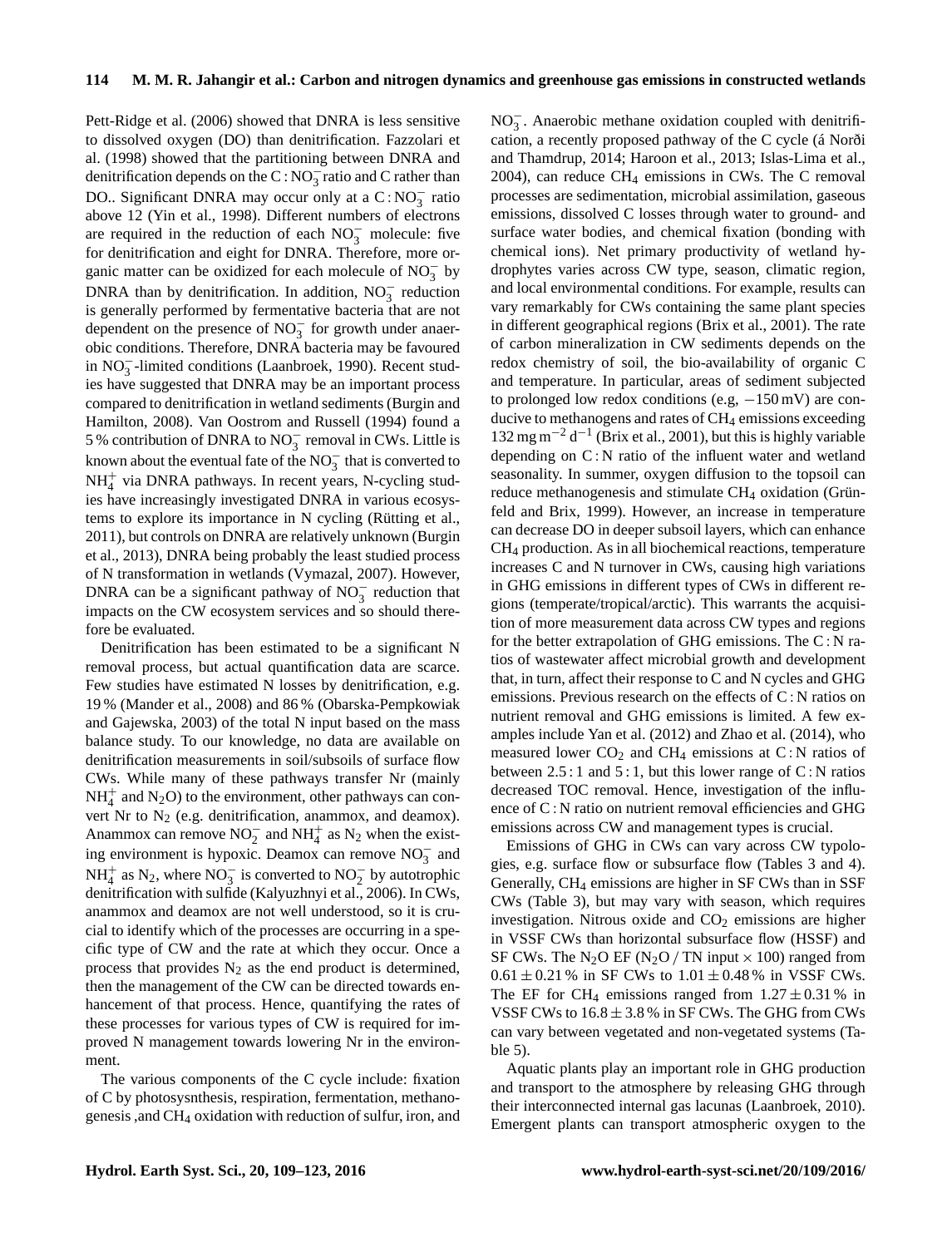**Table 3.** Nitrous oxide (N<sub>2</sub>O) emissions (mg N m<sup>-2</sup> d<sup>-1</sup>); N<sub>2</sub> emissions (mg N m<sup>-2</sup> d<sup>-1</sup>) and N<sub>2</sub>O emission factor (N<sub>2</sub>O / TN input × 100) in various type of CWs; mean standard error  $(\pm SE)$  was presented for N<sub>2</sub>O emission factor; NA – data not available.

| CW type<br>Treatment |                      | Denitrification                                                       |                                              | $N_2O-N / TN (%)$ | $N_2-N$ / TN $(\% )$ | References                 |
|----------------------|----------------------|-----------------------------------------------------------------------|----------------------------------------------|-------------------|----------------------|----------------------------|
|                      |                      | $N2O$ emissions<br>$\left(\text{mg N m}^{-2} \, \text{d}^{-1}\right)$ | $N_2$ emissions<br>$(mg\,N\,m^{-2}\,d^{-1})$ |                   |                      |                            |
| <b>HSF</b>           | Agril. tile drainage | $0.01 - 0.12$                                                         | NA                                           | $0.19 - 1.4$      | <b>NA</b>            | Xue et al. (1999)          |
| <b>HSF</b>           | Treated municipal    | $2.0 \pm 3.3$                                                         | <b>NA</b>                                    | $0.02 - 0.27$     | <b>NA</b>            | Johansson et al. (2003)    |
| <b>HSF</b>           | Agril. drainage      | $-0.2 - 1.9$                                                          | <b>NA</b>                                    | $-0.14 - 0.52$    | <b>NA</b>            | Wild et al. (2002)         |
| <b>HSF</b>           | Dairy wash out       | $16.8 \pm 7.0$                                                        | NA                                           | $0.33 \pm 0.12$   | <b>NA</b>            | Van der Zaag et al. (2010) |
| HSF_Finland          | Municipal            | $0.01 \pm 0.01$                                                       | <b>NA</b>                                    | $1.6 \pm 1.3$     | <b>NA</b>            | Søvik et al. (2006)        |
| HSF Finland          | Agril. runoff        | $0.40 \pm 0.25$                                                       | <b>NA</b>                                    | $0.37 \pm 0.18$   | NA                   | Søvik et al. (2006)        |
| HSF_Norway           | Municipal            | $4.0 \pm 1.6$                                                         | <b>NA</b>                                    | $1.5 \pm 4.4$     | <b>NA</b>            | Søvik et al. (2006)        |
| All SF               |                      | $2.78 \pm 1.72$                                                       |                                              | $0.61 \pm 0.21$   |                      |                            |
| <b>HSSF</b>          | Domestic             | $0.2 - 17.0$                                                          | NA                                           | $0.06 - 3.8$      | NA                   | Mander et al. (2005)       |
| HSSF_Estonia         | Municipal            | $7.1 \pm 1.2$                                                         | NA                                           | $0.05 \pm 0.31$   | NA                   | Søvik et al. (2006)        |
| HSSF_Norway          | Municipal            | $6.9 \pm 4.3$                                                         | <b>NA</b>                                    | $0.24 \pm 0.53$   | NA                   | Søvik et al. $(2006)$      |
| <b>HSSF</b>          | Domestic             | $1.3 - 1.4$                                                           | $160 - 170$                                  | $0.37 - 0.60$     | $15.2 - 22.7$        | Mander et al. (2008)       |
| <b>HSSF</b>          | Domestic             | $0.003 - 0.001$                                                       | $0.01 - 5.42$                                | <b>NA</b>         | <b>NA</b>            | Teiter and Mander (2005)   |
| <b>HSSF</b>          | Domestic             | 0.13                                                                  | NA                                           | 0.008             | <b>NA</b>            | Fey et al. (1999)          |
| <b>HSSF</b>          | Dairy wash out       | $9.5 \pm 1.5$                                                         | <b>NA</b>                                    | $0.18 \pm 0.12$   | NA                   | Van der Zaag et al. (2010) |
| <b>HSSF</b>          | Domestic             | 0.17                                                                  | <b>NA</b>                                    | 0.23              | <b>NA</b>            | Liu et al. (2009)          |
| <b>VSSF</b>          | Domestic             | 0.17                                                                  | <b>NA</b>                                    | 0.01              |                      | Mander et al. (2011)       |
| All HSSF             |                      | $4.23 \pm 1.87$                                                       |                                              | $0.62 \pm 0.38$   |                      |                            |
| <b>VSSF</b>          | Domestic             | $0.001 - 0.002$                                                       | $0.01 - 5.0$                                 | <b>NA</b>         | <b>NA</b>            | Teiter and Mander (2005)   |
| <b>VSSF</b>          | Domestic             | 4.6                                                                   | 150                                          | $0.45 - 0.50$     | <b>NA</b>            | Mander et al. (2008)       |
| <b>VSSF</b>          | Domestic             | 11.0                                                                  | <b>NA</b>                                    | 0.29              | <b>NA</b>            | Mander et al. (2005)       |
| <b>VSSF</b>          | Domestic             | 1.44                                                                  | <b>NA</b>                                    | 0.03              |                      | Mander et al. (2011)       |
| <b>VSSF</b>          | Domestic             | 0.005                                                                 | <b>NA</b>                                    | 0.09              | NA                   | Gui et al. (2007)          |
| <b>VSSF</b>          | Domestic             | 0.003                                                                 | <b>NA</b>                                    | 0.04              | NA                   | Liu et al. (2009)          |
| VSSF_Estonia         | Municipal            | $15 \pm 3.9$                                                          | <b>NA</b>                                    | $04.3 \pm 0.95$   | NA                   | Søvik et al. $(2006)$      |
| VSSF_Norway          | Municipal            | $960 \pm 40$                                                          | <b>NA</b>                                    | $1.4 \pm 0.72$    | <b>NA</b>            | Søvik et al. (2006)        |
| All VSSF             |                      | $123.8 \pm 106$                                                       |                                              | $1.01 \pm 0.48$   |                      |                            |

SF – surface flow; HSSF – horizontal subsurface flow; VSSF – vertical subsurface flow.

rooting zone and contribute to increased  $N_2O$  and  $CO_2$  production and CH<sup>4</sup> consumption (Brix, 1997). Vascular plants can exchange GHG between the rooting zone and atmosphere (Yavitt and Knapp, 1998). Vegetation and its composition affect the nutrient dynamics and the production, consumption, and transport of GHG and hence their exchange between wetlands and atmosphere (Ström et al., 2003, 2005; Søvic et al., 2006; Johansson et al., 2003). They can also affect the biogeochemistry of CWs due to the differences in their growth and development, longevity, root systems, root density, root depth, and microbial ecology in the rhizosphere. As some plant litter decomposes, organic matter with lignocellulose and humic compounds may be released that are more or less labile or stable in nature than others. Release of low molecular weight organic matter that is labile in nature is more likely to produce GHGs than stable forms. For example, *Z. latifolia* showed higher nutrient removal and CH<sup>4</sup> fluxes than *P. australis* (Inamori et al., 2007). The *Z. lotifolia* root system is shallow and the activity of methanotrophs is primarily confined to the top soil. The root systems of *P. australis* are deeper, which is more favourable for the oxidization of CH<sub>4</sub>.

A fluctuating water table in CWs has significant impacts on GHG dynamics. Pulsing hydrologic regimes decreases  $CH<sub>4</sub>$  but increases N<sub>2</sub>O emissions (Mander et al., 2011). In aerobic and anaerobic conditions caused by pulsing hydrology, incomplete nitrification and denitrification increase  $N_2O$ emissions (Healy et al. 2007). However, the effects of pulsing hydrologic regimes on GHG emissions are contradictory. For example, intermittent hydrologic regimes decrease both  $N_2O$ (Sha et al., 2011) and  $CH_4$  emissions (Song et al., 2010). Highly contrasting results on gas emissions with fluctuating water levels have been reported and the controlling mechanisms are unclear (Elberling et al., 2011).

Therefore, the assessment of GHG emissions in various types of CWs (surface flow, subsurface flow, vertical and horizontal), vegetation cover (vegetated, non-vegetated) and species type, and management system employed (HLR, HRT, soil used, and water table), is necessary in light of the national and global GHG budgets. In addition, such measurements will help scientists, environmental managers, and policy makers adopt environmentally friendly construction and management of CWs. The enhanced reduction of  $N_2O$  to  $N_2$ needs further elucidation.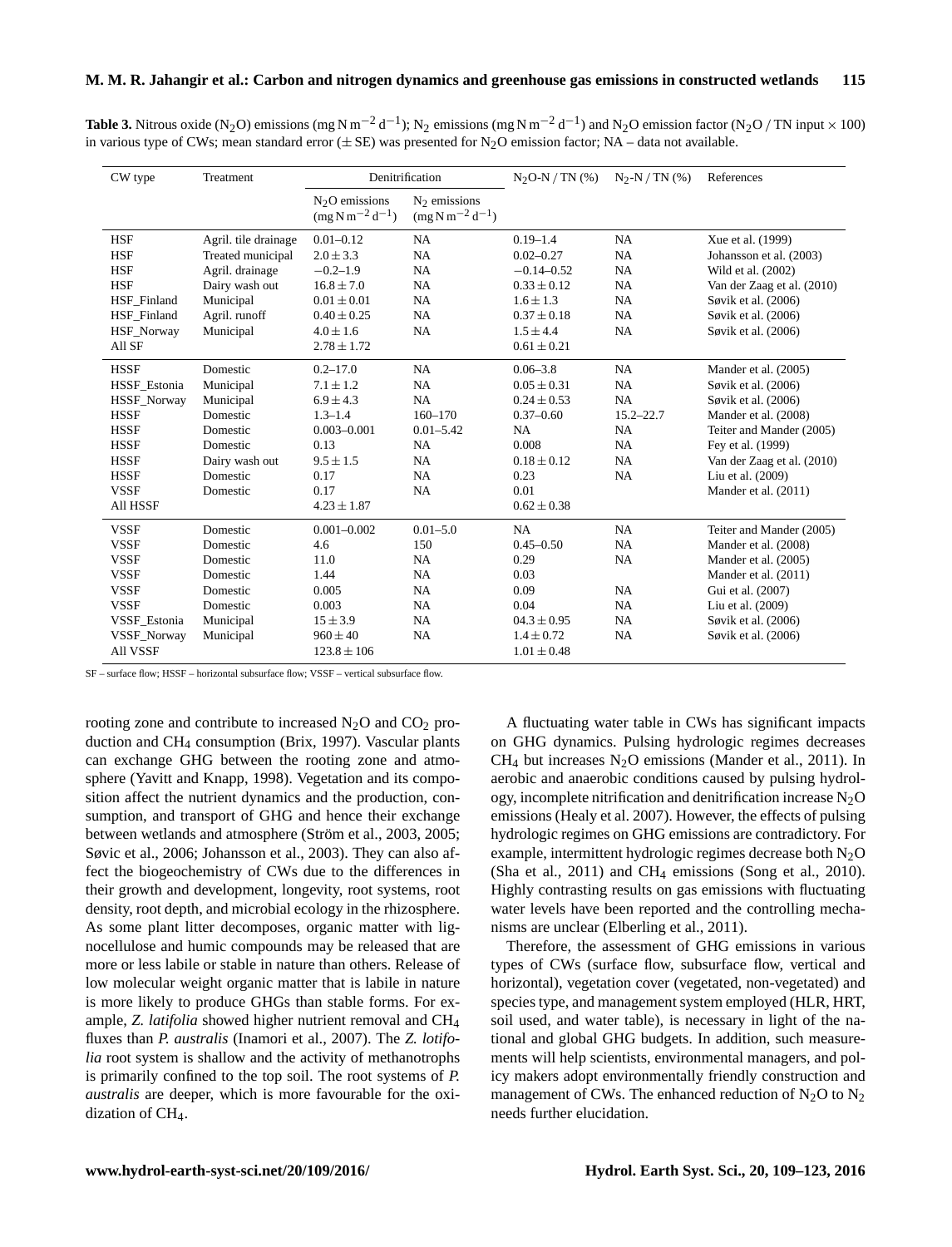| CW <sub>s</sub> type | Treatment       | $CO2$ emissions<br>$\left(\text{mg C m}^{-2} \, \text{d}^{-1}\right)$ | $CH4$ emissions<br>$\left(\text{mg C m}^{-2}\text{d}^{-1}\right)$ | $CH4/TC$ (%)    | References                 |
|----------------------|-----------------|-----------------------------------------------------------------------|-------------------------------------------------------------------|-----------------|----------------------------|
| SF                   | Municipal       | NA                                                                    | 5.4                                                               | <b>NA</b>       | Tai et al. (2002)          |
| <b>SF</b>            | Domestic        | 0.19                                                                  | NA                                                                | 26              | Gui et al. (2007)          |
| SF                   | Domestic        | 1.13                                                                  | <b>NA</b>                                                         | 16              | Liu et al. (2009)          |
| SF                   | Agril. drainage | NA                                                                    | 0.88                                                              | 31              | Wild et al. (2002)         |
| SF                   | Dairy wash out  | $4250 \pm 550$                                                        | $223 \pm 35$                                                      | 9.45            | Van der Zaag et al. (2010) |
| SF Finland           | Municipal       | $1200 \pm 420$                                                        | $29 \pm 6.4$                                                      | $19 \pm 4.3$    | Søvik et al. (2006)        |
| SF_Finland           | Agril runoff    | $3200 \pm 560$                                                        | $350 \pm 180$                                                     | $11 \pm 5.5$    | Søvik et al. (2006)        |
| SF_Norway            | Municipal       | $1400 \pm 250$                                                        | $72 \pm 28$                                                       | $4.8 \pm 2.2$   | Søvik et al. (2006)        |
| All SF               |                 | $1675 \pm 703$                                                        | $113 \pm 58$                                                      | $16.8 \pm 3.8$  |                            |
| <b>HSSF</b>          | Domestic        | NA                                                                    | $1.7 - 528$                                                       | NA              | Mander et al. (2005)       |
| <b>HSSF</b>          | Domestic        | $2.54 - 5.83$                                                         | $0.03 - 0.40$                                                     | NA              | Teiter and Mander (2005)   |
| <b>HSSF</b>          | Domestic        | 5.33                                                                  | 0.001                                                             | 0.03            | Garcia et al. (2007)       |
| <b>HSSF</b>          | Domestic        | NA                                                                    | 0.03                                                              | 4.3             | Gui et al. (2007)          |
| <b>HSSF</b>          | Domestic        | NA                                                                    | 0.29                                                              | 4.0             | Liu et al. (2009)          |
| <b>HSSF</b>          | Dairy wash out  | $3475 \pm 375$                                                        | $118 \pm 9.0$                                                     | 4.4             | Van der Zaag et al. (2010) |
| <b>HSSF</b>          | Domestic        | $0.6 - 1.7$                                                           | $1.4 - 4.1$                                                       | $0.12 - 0.23$   | Søvik et al. (2006)        |
| <b>HSSF</b>          | Domestic        | 600                                                                   | 0.48                                                              | 0.02            | Mander et al. (2011)       |
| HSSF_Estonia         | Municipal       | $3800 \pm 210$                                                        | $340 \pm 240$                                                     | <b>NA</b>       | Søvik et al. (2006)        |
| HSSF_Norway          | Municipal       | $790 \pm 170$                                                         | $130 \pm 43$                                                      | $9.5 \pm 3.3$   | Søvik et al. (2006)        |
| <b>All HSSF</b>      |                 | $1010 \pm 672$                                                        | $112 \pm 74$                                                      | $3.23 \pm 1.4$  |                            |
| <b>VSSF</b>          | Domestic        | $5.83 - 12.13$                                                        | $0.60 - 5.70$                                                     |                 | Teiter and Mander (2005)   |
| <b>VSSF</b>          | Domestic        | NA                                                                    | 16.4                                                              | NA              | Mander et al. (2005)       |
| <b>VSSF</b>          | Domestic        | NA                                                                    | 0.013                                                             | 1.68            | Gui et al. (2007)          |
| <b>VSSF</b>          | Domestic        | NA                                                                    | 0.13                                                              | 1.73            | Liu et al. (2009)          |
| <b>VSSF</b>          | Municipal       | $2662 \pm 175$                                                        | $33.5 \pm 3.2$                                                    | NA              | Mander et al. (2008)       |
| <b>VSSF</b>          | Domestic        | 1080                                                                  | 3.36                                                              | 0.05            | Mander et al. (2011)       |
| VSSF_Estonia         | Municipal       | $8400 \pm 2100$                                                       | $110 \pm 35$                                                      | <b>NA</b>       | Søvik et al. (2006)        |
| VSSF_Norway          | Municipal       | $22000 \pm 5000$                                                      | $140 \pm 160$                                                     | $0.39 \pm 0.27$ | Søvik et al. (2006)        |
| <b>All VSSF</b>      |                 | $6616 \pm 3779$                                                       | $42.9 \pm 23.7$                                                   | $1.27 \pm 0.31$ |                            |

**Table 4.** Carbon dioxide (CO<sub>2</sub>; mg C m<sup>-2</sup> d<sup>-1</sup>), CH<sub>4</sub> (mg C m<sup>-2</sup> d<sup>-1</sup>), and CH<sub>4</sub> emission factor (CH<sub>4</sub>-C / TOC input × 100) in various types of CWs; mean standard error  $(\pm SE)$  was presented for CH<sub>4</sub> emission factor; NA – data not available.

SF – surface flow; HSSF – horizontal subsurface flow; VSSF – vertical subsurface flow.

# **5 Surface emissions vs. subsurface export of C and N**

Dissolved GHG produced in soils and subsoils can be emitted to the atmosphere by transpiration of vascular plants (from within the rooting zone), ebullition, and diffusion from soils. Elberling et al. (2011) reported that in wetlands, the transport of gases through subsoil occurs both via diffusive transport in the pores and through the vascular plants. Surface emissions of GHG from CWs have recently been recognized and have been commonly measured by chamber methods (Mander et al., 2008, 2011). As is the case with other dissolved pollutants (Dzakpasu et al., 2014), the GHG produced in CWs can also be transported to the groundwater with the percolating water and emitted to the atmosphere upon discharge to surface waters (Riya et al., 2010). It can also flow towards surface waters by advective transport and/or by dispersion of groundwater. Dissolved nutrients can be preferentially leached down into deeper soil layers and groundwater via different pathways (e.g. root channels). The Nr delivered to groundwater can be transformed in situ to other reactive or benign forms. Hence, quantification of such Nr loadings to groundwater and their in situ consumption (e.g.  $N_2O$  to  $N_2$  or CH<sub>4</sub> to CO<sub>2</sub>) is necessary to understand their environmental consequences. In addition, DON,  $NO_3^-$ ,  $NH_4^+$ , and DOC delivered to surface waters can undergo biochemical reactions and produce  $N_2O$ ,  $CO_2$ , and  $CH_4$  in streams and estuaries. Ström et al. (2007) measured a considerable quantity of CH<sup>4</sup> in porewater and found a correlation between the surface emissions and porewater  $CH<sub>4</sub>$  concentrations in vegetated wetlands. Measuring only the surface emissions of GHG can omit substantial quantities of GHG released from CWs. For example, Riya et al. (2010) measured emissions of  $CH_4$  and N<sub>2</sub>O, accounting for 2.9 and 87% of the total emissions. Measuring porewater GHG and linking these to the surface emissions and subsurface export to groundwater below CWs will help to estimate a better GHG balance from both a national and global context. Elberling et al. (2011)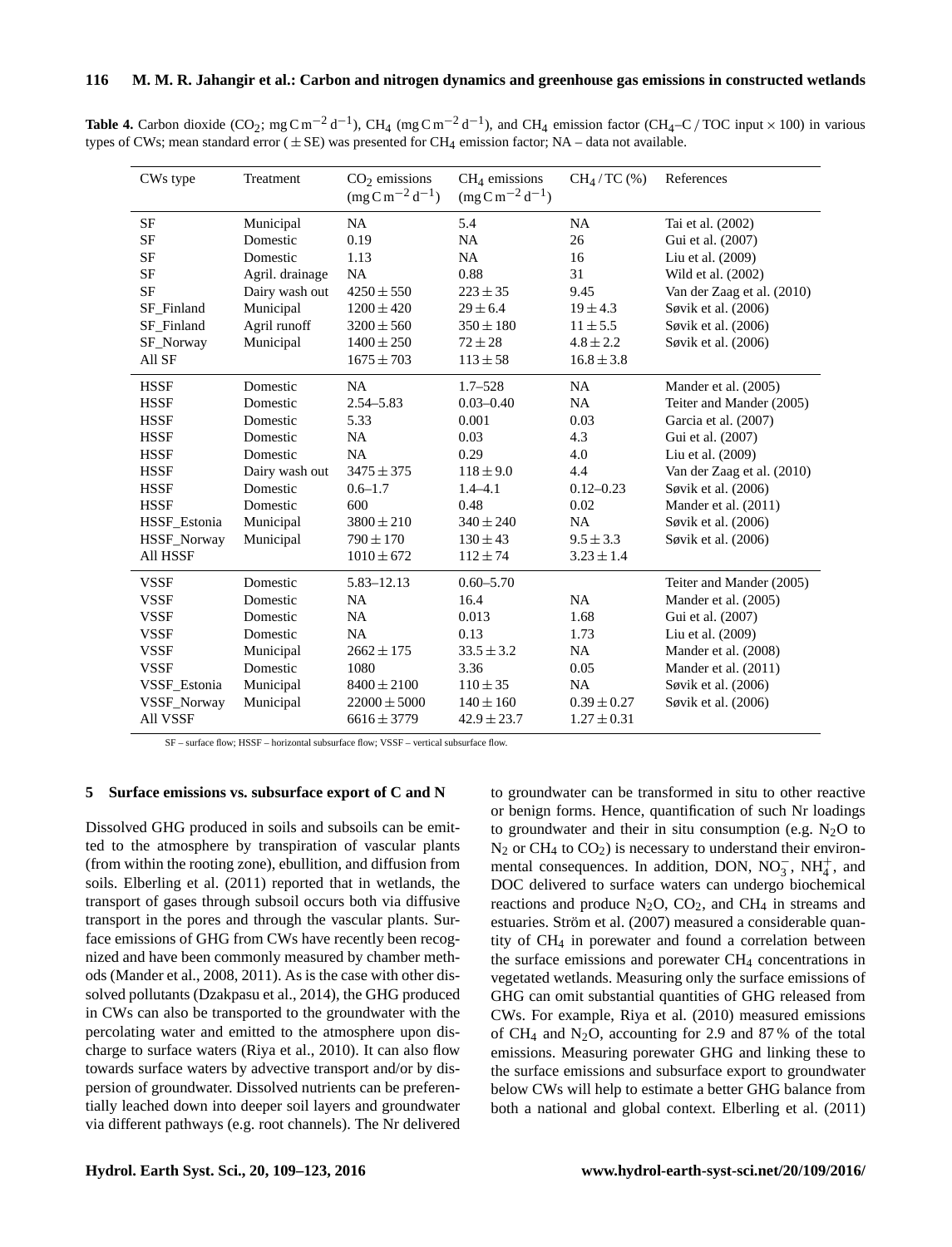**Table 5.** Nitrous oxide (N<sub>2</sub>O; mg N m<sup>-2</sup> d<sup>-1</sup>), CO<sub>2</sub>, and CH<sub>4</sub> emissions (mg C m<sup>-2</sup> d<sup>-1</sup>) in various type of CWs under different plant types; NA – data not available.

| CW type     | Wastewater type   | Plant type           | $N_2O$<br>$\rm (mg\,N\,m^{-2}\,d^{-1})$ | $CH_4$<br>$\left(\text{mg C m}^{-2}\text{d}^{-1}\right)$ | CO <sub>2</sub><br>$(mg\,m^{-2}\,d^{-1})$ | Reference                                           |
|-------------|-------------------|----------------------|-----------------------------------------|----------------------------------------------------------|-------------------------------------------|-----------------------------------------------------|
| <b>HSF</b>  | Secondary treated | No plant             | $3.79 \pm 2.64$                         | $163 \pm 209$                                            |                                           | Johansson et al. (2003);<br>Johansson et al. (2004) |
|             | municipal         | Typha lotifolia      | $2.64 \pm 4.09$                         | $109 \pm 185$                                            | NA                                        |                                                     |
|             |                   | Phalaris arundinacea | $3.79 \pm 3.44$                         | $212 \pm 151$                                            | <b>NA</b>                                 |                                                     |
|             |                   | Glyceria maxima      | $0.76 \pm 1.01$                         | $112 \pm 178$                                            | <b>NA</b>                                 |                                                     |
|             |                   | Lemna minor          | $1.45 \pm 1.18$                         | $450 \pm 182$                                            | <b>NA</b>                                 |                                                     |
|             |                   | Spirogyra sp.        | $0.98 \pm 1.25$                         | $107 \pm 135$                                            | <b>NA</b>                                 |                                                     |
| <b>HSF</b>  | Sewage treatment  | No plant             | $-0.26 \pm 2.53$                        | $-4.76 \pm 61.8$                                         | $4.32 \pm 0.73$                           | Ström et al. (2007)                                 |
|             | water             | Typha atifolia       | $4.94 \pm 2.00$                         | $225 \pm 47.7$                                           | $25.3 \pm 4.08$                           |                                                     |
|             |                   | Phragmites australis | $7.80 \pm 2.53$                         | $333 \pm 76.6$                                           | $25.1 \pm 4.74$                           |                                                     |
|             |                   | Juncus effusus       | $3.87 \pm 1.86$                         | $489 \pm 46.3$                                           | $26.1 \pm 3.00$                           |                                                     |
| <b>HSSF</b> | Domestic          | No plant             | $0.04 \pm 0.02$                         | $87 \pm 6.3$                                             | $80 \pm 6.3$                              | Maltais-Landry et al. (2009)                        |
|             |                   | Phragmites           | $0.06 \pm 0.03$                         | $50 \pm 7.5$                                             | $200 \pm 35$                              |                                                     |
|             |                   | Typha                | $0.03 \pm 0.01$                         | $28 \pm 3.0$                                             | $235 \pm 32$                              |                                                     |
|             |                   | <b>Phalaris</b>      | $0.01 \pm 0.01$                         | $45 \pm 6.0$                                             | $195 \pm 31$                              |                                                     |
| <b>VSSF</b> | Municipal         | Phragmites australis | $15 \pm 3.9$                            | $110 \pm 35$                                             | $8400 \pm 2100$                           | Søvik et al. $(2006)$                               |
| <b>VSSF</b> | Municipal         | Phragmites australis | 264                                     | 384                                                      |                                           | Mander et al. (2005)                                |

SF – surface flow; HSSF – horizontal subsurface flow; VSSF – vertical subsurface flow.

linked subsurface gas concentrations in wetlands to the surface fluxes using a diffusion model. This demonstrates the need for future studies on subsurface GHG production, consumption and net GHG emissions in CWs within a climate change context.

It is important to characterize soils and subsoils' physical (e.g. texture, bulk density) and hydraulic (development of a soil water characteristic curve) properties and to assess their potential to percolate dissolved nutrients and gases in the solute phase to the underlying groundwater. To our knowledge, the indirect pathway of GHG emissions from CWs has never been reported, despite the fact that this would appear to have a high biogeochemical potential to produce and exchange GHG. The balance between N and C input and output flows between CWs and aquatic and atmospheric environments, together with the direct and indirect emissions of C and N species, could be an important input to global C and N budgets.

#### **6 Hydrogeochemistry below CWs**

Constructed wetlands can be designed with or without a clay liner or a compacted soil bed at the base, which can lead to large differences in permeability of the underlying layers. The variation in permeability of a CW soil bed will affect solute, nutrient, and GHG flows, and their interactions with the underlying groundwater (Dzakpasu et al., 2012, 2014). Groundwater hydrogeochemistry below CWs can therefore provide a unique insight into such interactions. An example of such interactions would be between nutrient-rich water discharging from CW cells mixing with laterally moving regional groundwater. It should be noted that groundwater can also discharge into CWs depending on the hydraulic gradients. This means that fully screened, multi-level piezometers or boreholes should be installed at such sites to elucidate groundwater flow direction, hydraulic gradients, and conductivities. Such monitoring networks allow water samples to be collected and the sources of nutrients in groundwater bodies below CWs to be identified. The local site hydrology (precipitation, groundwater table fluctuations, and evapotranspiration) has a large impact on the pollutant removal. Hydrogeochemical studies at an accurate spatial and temporal resolution should explain the effects of precipitation on nutrient removal by dilution as well in situ nutrient turnover. Effective CW management requires an understanding of the effects of wetland hydrology on the physical and biochemical attenuation of nutrients in order to assess their impacts on the surface emissions and subsurface export of nutrients and GHG. Data on the species of N in groundwater below the CWs are required to provide an in-depth understanding of wetland ecosystem services, particularly if CWs have the potential to leak pollutants down into the groundwater (Dzakpasu et al., 2014). Higher  $NH<sub>4</sub><sup>+</sup>$  concentrations in groundwater below the CW than the effluent are often reported (Harrington et al., 2007; Dzakpasu et al., 2012). Therefore, questions arise with respect to  $NH<sub>4</sub><sup>+</sup>$  concentrations in groundwater below the CWs if they have been transported from CWs. Linking geochemistry of groundwater below CWs to site hydrology, water table fluctuations, and soil/subsoil physico-chemical properties is required to elucidate the major environmental drivers of C and N removal, and/or pollution swapping. The quality of groundwater underlying CWs with regards to the Nr species is largely unknown.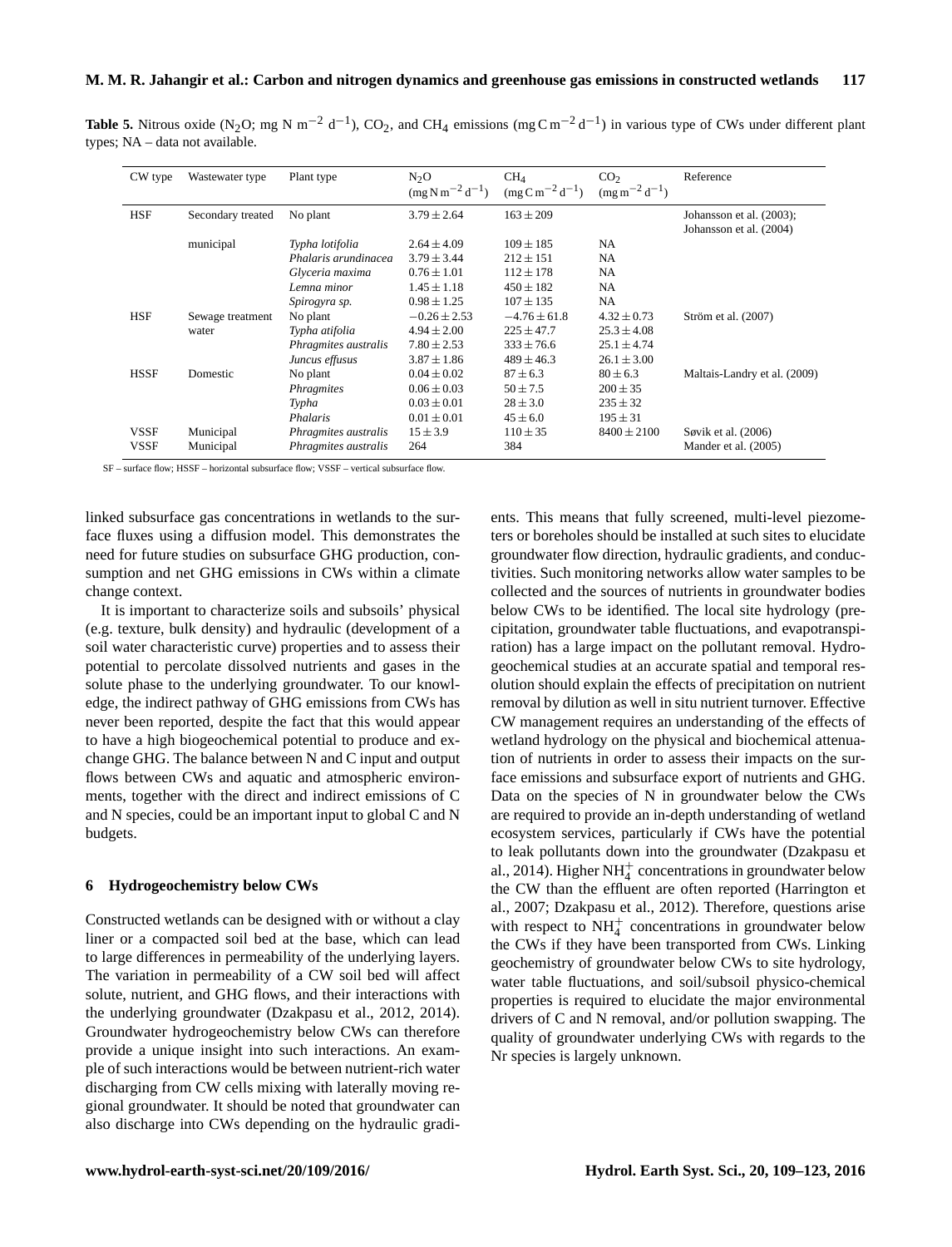#### **7 Methodological developments**

To improve the ecosystem services and to minimize the pollution swapping of CWs, quantification of N cycling is crucial. Measurement of GHG using the closed chamber method is widely used, but has large uncertainty in estimating the diurnal variability due to internal changes in temperature and physical access to the chambers over a 24 h time period. Gas ebullition and diffusion measurements are quite challenging in CWs covered by vegetation, because of the difficulties in estimation of gas transfer velocity. Application of the eddycovariance method is not appropriate for most CWs, as it requires a large surface area (> several ha) to avoid contribution of surrounding area and complication of GHG foot printing. A combination of chamber, ebullition, and diffusion methods in a single system could minimize the uncertainly in GHG estimation. The methane ebullition measurement was found to be similar to surface emissions by the chamber method, but  $N_2O$  and  $CO_2$  ebullition measurements were lower than the surface emissions (Søvik et al., 2006).

The use of in situ microcosm studies and soil core incubation methods may give a better estimation of  $N_2O$ ,  $CO_2$ , and CH<sup>4</sup> production and consumption than existing methods. With the recent advancement of isotope pairing and dilution techniques, single or simultaneously occurring C and N transformation processes can be quantified in laboratory or in situ conditions (Huygens et al., 2013; Müller et al., 2014). The isotope technique relies on the introduction of a known amount of  ${}^{14}C$  and or  ${}^{15}N$  into the CW and then quantification of C and N concentrations and isotopic compositions through different C and N pools after incubation for a specific period. Laboratory methods involve collection of intact soil/sediment cores, with subsequent incubation in the laboratory. In situ field techniques involve the release of a  $^{14}C / ^{15}N$  solution in the CW soils. Incubation of intact soil cores with differentially labelled  $^{15}NH_4^{14}NO_3$  and  $^{14}NH_4^{15}NO_3$  can be used to quantify the rates of different N transformation processes (Rütting and Müller, 2008). The quantification of simultaneously occurring N transformation rates rely on the analysis with appropriate  $15$ N-tracing models. In recent years, <sup>15</sup>N-tracing techniques have evolved, and are now able to identify process-specific  $NO<sub>2</sub><sup>-</sup>$  pools (Rütting and Müller 2008), pathway-specific  $N_2O$  production, and emission, as well as  $N_2O$ :  $N_2$  ratios (Müller et al., 2014). Traditional techniques for investigation of gross N dynamics in sediments (Blackburn, 1979) may be combined with the latest <sup>15</sup>N-tracing techniques, where all N transformation rates are included (Huygens et al., 2013). Thus, current models should consider processes such as anammox and/or deamox, and then be tested in CWs under various operational conditions. Denitrification in porewater samples can be measured by analysing samples for dissolved  $N_2$  in a membrane inlet mass spectrometer (MIMS; Kana et al., 1994) and N2O in a gas chromatograph (GC; Jahangir et al., 2012). The studies of natural abundance of <sup>15</sup>N and <sup>18</sup>O ( $\delta$ <sup>15</sup>N and

 $\delta^{18}$ O) in NO<sub>3</sub> is an insightful tool for the investigation of the sources, fate, and transformational processes of N in a system (e.g. in shallow groundwater; Baily et al., 2011). The in situ NO<sup>−</sup> 3 push–pull method has been used to determine denitrification in shallow groundwater  $(< 3 \,\mathrm{m})$  in riparian wetlands (Addy et al., 2002; Kellogg et al., 2005) and in deep groundwater in arable/grassland (Jahangir et al., 2013).

Isotope-based techniques can also be extended to other elements; e.g., a  $^{33}P$ -tracing model has been developed recently to study phosphorus (P) cycle in soil (Müller and Bünemann, 2014). These techniques can be applied in the study of C, N, and P biogeochemistry in aquatic environments. In addition, measurements of DOC and gases  $(CO<sub>2</sub>)$ and CH4) will provide insights into the C consumption and transformation associated with the N transformations. Carbon and N dynamics are influenced by the interacting effects of soil conditions with microbial community structure and functioning. Microbial functioning involves transcription of genes, translation of messenger RNA, and activity of enzymes (Firestone et al., 2012). As such, activities of microbial communities under various environmental conditions and how these contribute to C and N dynamics is a very important area of future research (Müller and Clough, 2014). Molecular approaches can be important tools for identifying and quantifying the genes that code for enzyme-mediating C and N cycles (Peterson et al., 2012). These tools help assess the relationships among genes, environmental controllers, and the rates of C and N processes. The scientific tools and multi-disciplinary techniques are now available to better understand C and N transformation rates, processes, and factors controlling the unwanted emission of N and C products to the environment.

#### **8 Conclusions and recommendations**

The transformational processes on a mixture of contaminants within and below CWs can cause pollution swapping. A holistic assessment of C and N dynamics in CWs is needed to fully understand their removal, transport, and impact on water quality and emissions to atmosphere. Mixed contaminants entering CWs and those formed within and underneath CWs during transformational processes must be considered in future studies. The overall balance of these constituents will determine whether a CW is a pollution source or a sink. This will necessitate a higher degree of multi-level spatial and temporal monitoring and the use of multi-disciplinary in and ex situ techniques to fully characterize all pathways of C and N loss. At this time we cannot suggest any design optima in terms of nutrient removal and GHG mitigation because empirical information is not yet abundant. To do this, transformation kinetics of C and N and net GHG emissions through all possible pathways are required to provide a holistic assessment. However, a combination of various types of CW and plant types could provide higher removals and lower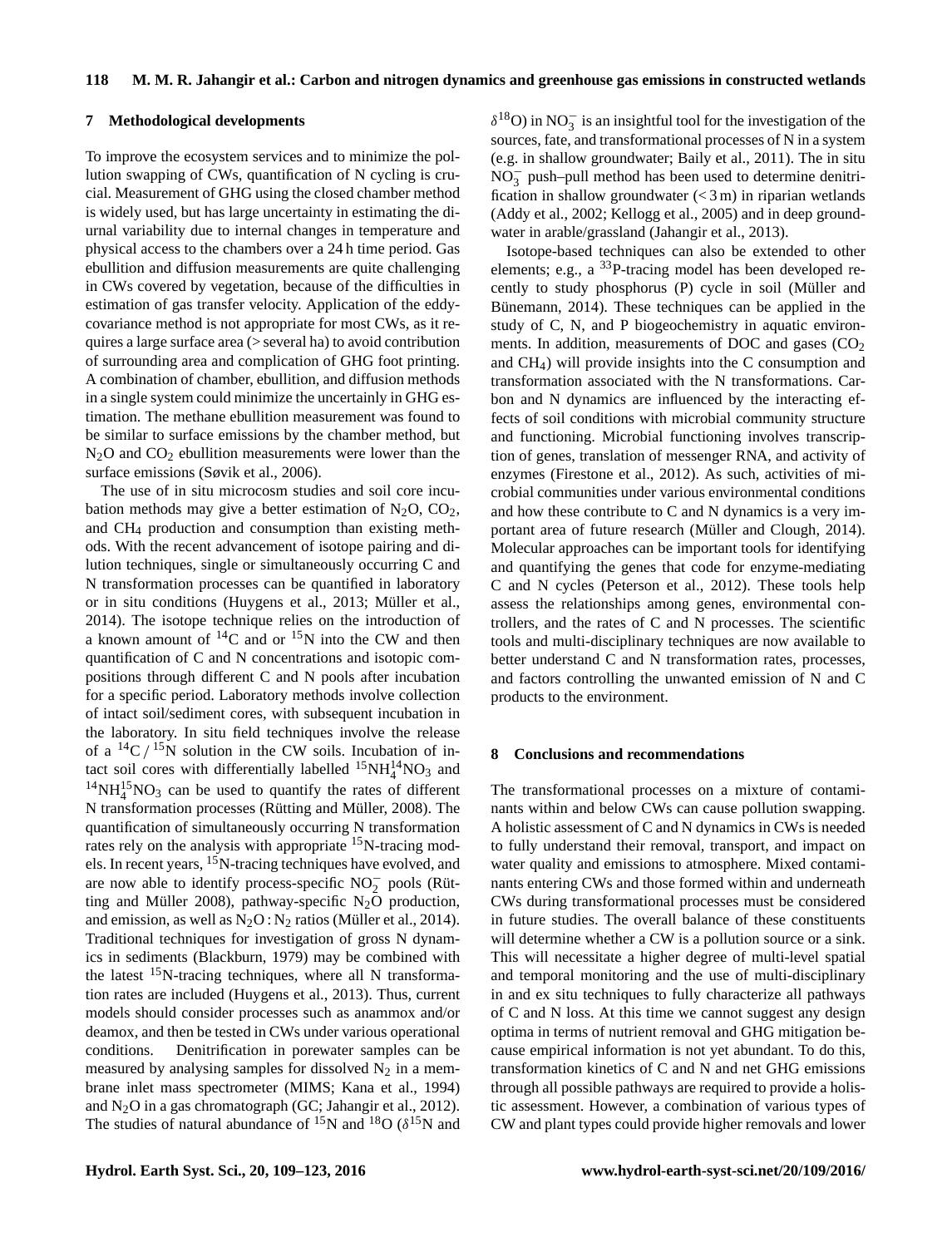

Figure 1. Conceptual model showing the current state of knowledge of C and N dynamics in constructed wetlands treating wastewater and the specific experimental work that needs to be undertaken in the future; SF – surface flow; HSSF – horizontal subsurface flow; VSSF – vertical subsurface flow; HLR – hydraulic loading rate; HTR – hydraulic retention time; ? – not known or very little known.

GHG emissions. A conceptual model highlighting the current state of knowledge in this area and the research gaps is presented in Fig. 1.

Subsurface export of nutrients and GHG to groundwater should be accounted for in CW management. Reducing the saturated hydraulic conductivity below the wetland bed will help reduce nutrients leaching to groundwater. The reactive versus the benign forms of the N transformation products should be evaluated. Data on when, where, and the rates at which denitrification, deamox, and anammox occur in CWs are needed, as well as identification of the key factors that control such processes. The provenance of  $NH<sub>4</sub><sup>+</sup>$  in groundwater below CW cells and its impact on down-gradient receptors needs further elucidation. Constructed wetlands have the potential to produce  $N_2O$ , DON, DOC, dissolved inorganic C (DIC),  $CO<sub>2</sub>$ , and CH<sub>4</sub>, which may be exported to fresh waters via groundwater and degassed upon discharge to surface waters. Moreover, the DOC and DIC transferred to the fresh water sediments (rivers and lakes) can produce GHG that, in turn, emit to the atmosphere. The amount of C and N exported from terrestrial ecosystems *via* the subsurface pathway to fresh waters has been the missing piece of our understanding of global C and N budgets. It is clear that data on the various C and N species, along with the GHG emissions, are crucial to make a robust input–output balance of C and N in CWs. Spatial and temporal variations of GHG emissions in CWs under different management systems are also critical to get much more rigorous estimates of emission factors. These data will reduce the existing uncertainties in global C and N budgets.

Managing wetting and drying spells (pulsing hydrology) in CWs can enhance  $NH<sub>4</sub><sup>+</sup>$  removal. Similarly, oxidation of organic C will increase  $CO<sub>2</sub>$  production and, in anaerobic conditions, may be reduced to CH4. This requires more research into the C and N cycle processes over the wetting and drying spells, which is now possible with the advancement in  ${}^{14}C / {}^{15}N$ -tracing and modelling techniques. The selection of appropriate plant species is important to optimize nutrient removal, sequester C, and decrease GHG emissions, but more research is needed across species and geographical locations. Further research is also needed to investigate the impacts of hydraulic retention time on nutrient dynamics. Rates of nutrient accumulation or fixation in soils and their in situ transformation in CWs need to be quantified to evaluate their contribution to C sequestration and GHG emissions.

*Author contributions.* The first author, M. M. R. Jahangir has reviewed articles in the relevant area, analysed results, identified knowledge gaps, and prepared the draft paper. All co-authors were directly involved in preparation of the paper and edited the paper for its improvement.

*Acknowledgements.* The research was funded by Irish Research Council and Department of Agriculture, Food and Marine in Association with The University of Dublin, Trinity College.

Edited by: M. Hipsey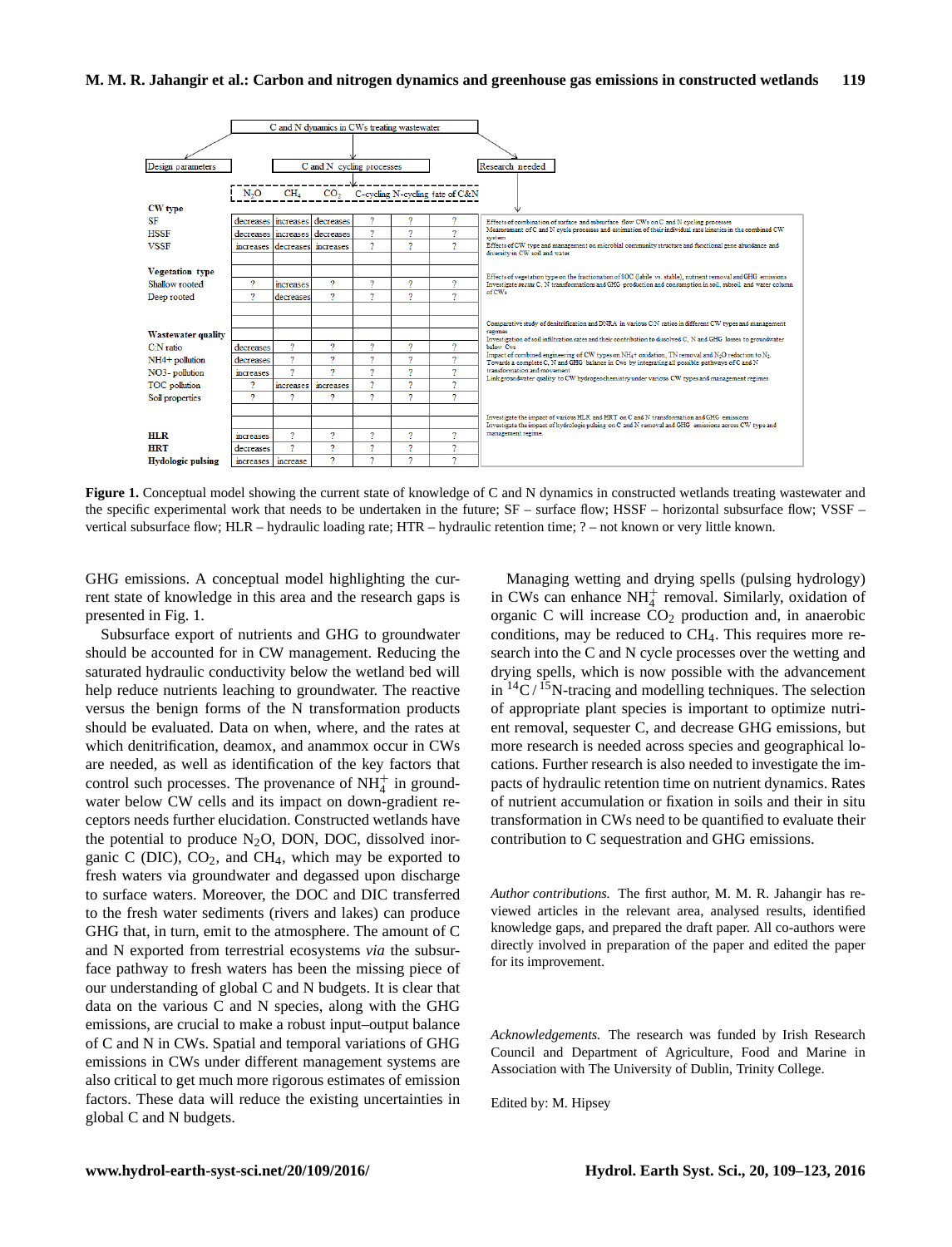#### **References**

- á Norði, K. and Thamdrup, B.: Nitrate-dependent anaerobic methane oxidation in a freshwater sediment, GeochiM. Cosmochim. Acta, 132, 141–150, 2014.
- Addy, K., Kellogg, D. Q., Gold, A. J., Groffman, P. M., Ferendo, G., and Sawyer, C.: *In situ* push-pull method to determine groundwater denitrification in riparian zones, J. Environ. Qual., 31, 1017– 1024, 2002.
- Bachand, P. A. M. and Horne, A. J.: Denitrification in constructed free-water surface wetlands: II. Effects of vegetation and temperature, Ecol. Eng., 14, 17–32, 2000.
- Baily, A., Rock, L., Watson, C. J., and Fenton, O.: Spatial and temporal variations in groundwater nitrate at an intensive dairy farm in south-east Ireland: Insights from stable isotope data, Agril. Ecosysts. Environ., 308–318, 2011.
- Beaulieu, J. J., Tank, J. L., Hamilton, S. K., Wollheim, W. M., Hall, R. O., and Mulholland, P. J.: Nitrous oxide emission from denitrification in stream and river networks, P. Natl. Acad. Sci., 108, 214–219, 2011.
- Blackburn, T. H.: Methods for measuring rates of  $NH<sub>4</sub><sup>+</sup>$  turnover in anoxic marine sediments, using a  ${}^{15}N$ -NH<sup>+</sup> dilution technique, Appl. Environ. Microbiol., 37, 760–765, 1979.
- Bojcevska, H. and Tonderski, K.: Impact of loads, season, and plant species on the performance of a tropical constructed wetland polishing effluent from sugar factory stabilization ponds, Ecol. Eng., 29, 66–76, 2007.
- Brix, H.: Do macrophytes play a role in constructed treatment wetlands, Water Sci. Technol., 35, 11–17, 1997.
- Brix, H., Sorrell, B. K., and Lorenzen, B.: Are Phragmitesdominated wetlands a net source or net sink of greenhouse gases?, Aquat. Bot., 69, 313–324, 2001.
- Burgin, A. J., Hamilton, S. K., Gardner, W. S., and McCarthy, M. J.: Nitrate reduction, denitrification, and dissimilatory nitrate reduction to ammonium in wetland sediments, in: Methods in Biogeochemistry of Wetlands, edited by: DeLaune, R. D., Reddy, K. R., Richardson, C. J., and Megonigal, J. P., SSSA Book Series, no. 10, Madison, USA, 307–325, 2013.
- Calheiros, C. S. C., Rangel, A. O. S. S., and Castro, P. M. L.: Constructed wetland systems vegetated with different plants applied to the treatment of tannery wastewater, Water Res., 41, 1790– 1798, 2007.
- Clair, T. A., Arp, P., Moore, T. R., Dalva, M., and Meng, F. R.: Gaseous carbon dioxide and methane, as well as dissolved organic carbon losses from a small temperate wetland under a changing climate, Environ. Pollut., 116, S143–S148, 2002.
- Conley, D. J., Paerl, H. W., Howarth, R. W. Boesch, D. F., Seitzinger, S. P., Havens, K. E., Lancelot, C., and Likens, G. E.: Controlling eutrophication: Nitrogen and phosphorus, Science, 323, 1014–1015, 2009.
- da Motta Marques D. M. L., Leite, G. R., and Giovannini, S. G. T.: Performance of two macrophyte species in experimental wetlands receiving variable loads of anaerobically treated municipal wastewater, Water Sci. Technol., 44, 311–316, 2001.
- Drizo, A., Frost, C. A., Grace, J., and Smith, K. A.: Physicochemical screening of phosphate-removing substrates for use in constructed wetland systems, Wat. Res., 33, 3595–3602, 1999.
- Dzakpasu, M., Hofmann, O., Scholz, M., Harrington, R., Jordan, S. N., and McCarthy, V.: Nitrogen removal in an integrated con-

structed wetland treating domestic wastewater, J. Environ. Sci. Health, Part A, 46, 742–750, 2011.

- Dzakpasua, M., Scholz, M., Harrington, R., Jordan, S. N., and Mc-Carthy, V.: Characterising infiltration and contaminant migration beneath earthen-lined integrated constructed wetlands, Ecol. Eng., 41, 41–51, 2012.
- Dzakpasu, M., Scholz, M., Harrington, R., McCarthy, V., and Jordan, S.: Groundwater Quality Impacts from a Full-Scale Integrated Constructed Wetland, Groundw. Monit. Remote, 34, 51– 64, 2014.
- Elberling, B., Louise A., Christian, J. J., Hans, P. J., Michael K., Ronnie N. G., and Frants, R. L.: Linking soil  $O_2$ ,  $CO_2$ , and  $CH_4$ concentrations in a wetland soil: implications for  $CO<sub>2</sub>$  and  $CH<sub>4</sub>$ fluxes, Environ. Sci. Technol., 45, 3393–3399, 2011.
- Fazzolari, C. E., Nicolardot, B., and Germon, J. C.: Simultaneous effects of increasing levels of glucose and oxygen partial pressures on denitrification and dissimilatory reduction to ammonium in repacked soil cores, Eur. J. Soil Biol., 34, 47–52, 1998.
- Fenton, O., Healy, M. G., Brennan, F., Jahangir, M. M. R., Lanigan, G. J., Richards, K. G., Thornton, S. F., and Ibrahim, T. G.: Permeable reactive interceptors – blocking diffuse nutrient and greenhouse gas losses in key areas of the farming landscape, J. Agric. Sci., 152, S71–S81, 2014.
- Fey, A., Benckiser, G., and Ottow, J. C. G.: Emissions of nitrous oxide from a constructed wetland using a ground filter and macrophytes in waste-water purification of a dairy farm, Biol. Fertil. Soils, 29, 354–359, 1999.
- Findlay, S., Groffman, P., and Dye, S.: Effects of *Phragmites australis* removal on marsh nutrient cycling, Wetlands Ecol. Manage., 11, 157–165, 2003.
- Firestone, M., Blazewicz, S., Peterson, D. G., and Placella, S.: Can molecular microbial ecology provide new understanding of soil nitrogen dynamics, edited by: Richards, K. G., Fenton, O., Watson, C. J., in: Proceedings of the 17th Nitrogen Workshop, 11– 14, 2012.
- Galloway, J. N., Aber, J. D., Erisman, J. W., Seitzinger, S. P., Howarth, R. W., Cowling, E. B., and Cosby, B. J.: The nitrogen cascade, BioSci., 53, 341–356, 2003.
- Garcia, J., Capel, V., Castro, A., Ruiz, I., and Soto, M.: Anaerobic biodegradation tests and gas emissions from subsurface flow constructed wetlands, Bioresour. Technol., 98, 3044–3052, 2007.
- Gray, N. F.: Drinking water quality: problems and solutions, 2nd edn., Cambridge Univ. Press, Cambridge, UK, 116–134, 2008
- Grünfeld, S. and Brix, H.: Methanogenesis and methane emissions: effects of water table, substrate type and presence of *Phragmites australis*, Aquat,. Bot., 64, 63–75, 1999.
- Gui, P., Inamori, R., Matsumura, M., and Inamori, Y.: Evaluation of constructedwetlands by waste water purification ability and greenhouse gas emissions, Water Sci. Technol., 56, 49–55, 2007.
- Haroon, M. F., Hu, S., Shi, Y., Imelfort, M., Keller, J., Hugenholtz, P., Yuan, Z., and Tyson, G. W.: Anaerobic oxidation of methane coupled to nitrate reduction in a novel archaeal lineage, Nature, 500, 567—570, 2013.
- Harrington, R., Carroll, P., Carty, A. H., Keohane, J., and Ryder, C.: Integrated constructed wetlands: concept, design, site evaluation and performance, Int. J. Water, 3, 243–255, 2007.
- Healy, M. G., Rodgers, M., and Mulqueen, J.: Treatment of dairy wastewater using constructed wetlands and intermittent sand filters, Bioresour. Technol., 98, 2268–2281, 2007.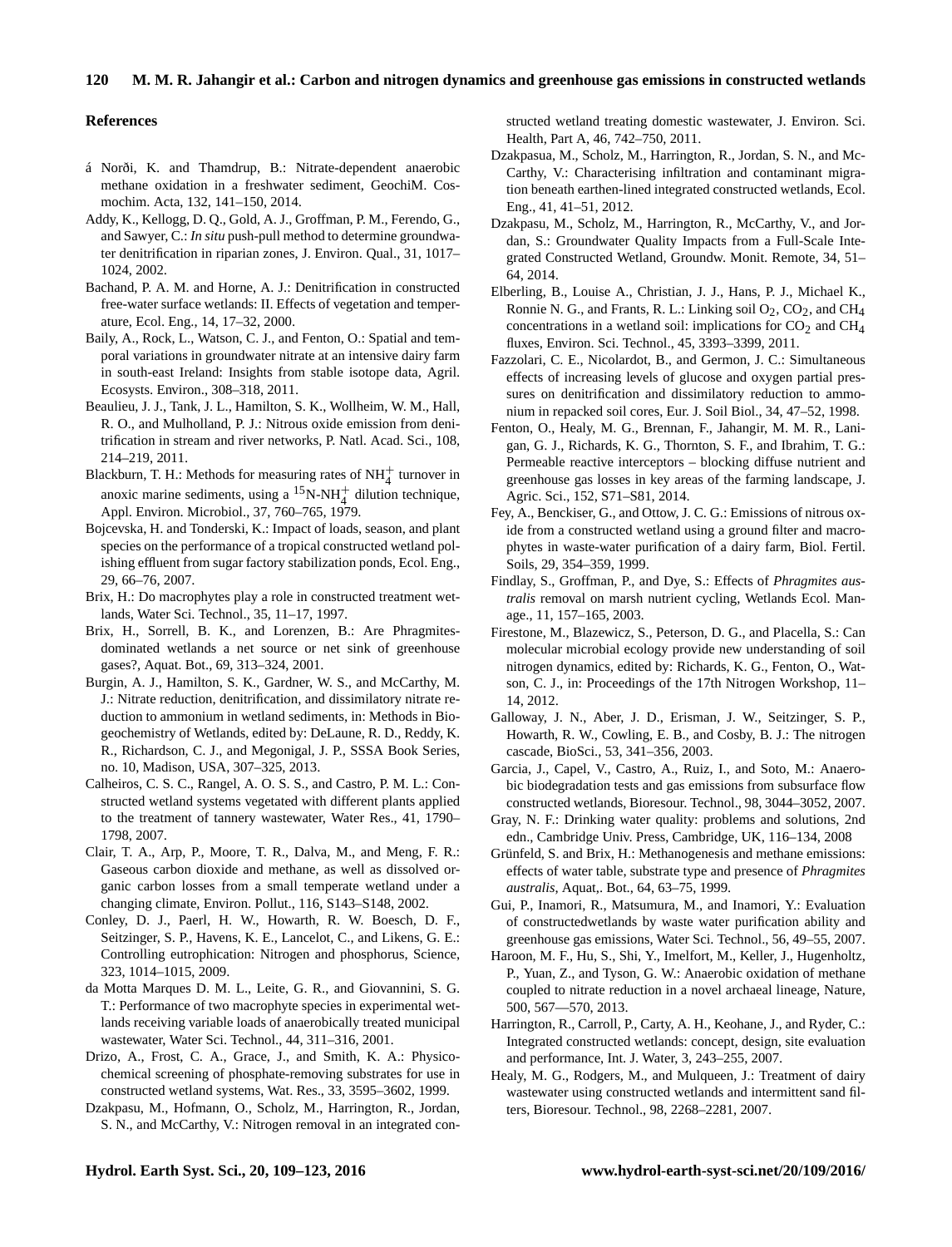- Healy, M. G., Ibrahim, T. G., Lanigan, G., Serrenho, A. J., and Fenton, O.: Nitrate removal rate, efficiency and pollution swapping potential of different organic carbon media in laboratory denitrification bioreactors, Ecol. Eng., 40, 198–209, 2011.
- Healy, M. G., Barrett, M., Lanigan, G. J., João Serrenho, A., Ibrahim, T. G., Thornton, S. F., Rolfe, S. A., Huang, W. E., and Fenton, O.: Optimizing nitrate removal and evaluating pollution swapping trade-offs from laboratory denitrification bioreactors, Ecol. Eng., 74, 290–301, 2014
- Huygens, D., Trimmer, M., Rütting, T., Müller, C., Heppell, C. M., Lansdown, K., and Boeckx, P.: Biogeochemical N cycling in wetland ecosystems: <sup>15</sup>N isotope techniques, Methods in biogeochemistry of wetlands, edited by: Reddy, K. R., Megonigal, J. P., and Delaune, R. D., Soil Sci. Soc. Amer., 30, 553–591, 2013.
- Inamori, R., Gui, P., Dass, P., Matsumura, M., Xu, K.Q., Kondo, K., Ebie, Y., and Inamori, Y.: Investigating  $CH_4$  and  $N_2O$  emissions from eco-engineering wastewater treatment processes using constructed wetland microcosms, Proc. Biochem, 42, 363– 373, 2007.
- IPCC: 2013 Supplement to the 2006 IPCC guidelines for national greenhouse gas inventories: wetlands, edited by: Hirashi, T., Krug, T., Tanabe, K., Srivastava, N., Baasansuren, J., Fukuda, M., Troxler, T. G., Switzerland, IPCC Task Force on National Greenhouse Gas Inventories, 354, 2013.
- Islas-Lima, S., Thalasso, F., and Gomez-Hernandez, J.: Evidence of anoxic methane oxidation coupled to denitrification, Water Res., 38, 13–16, 2004.
- Jahangir, M. M. R., Johnston, P., Grant, J., Somers, C., Khalil, M. I., and Richards, K. G.: Evaluation of headspace equilibration methods for measuring greenhouse gases in groundwater, J. Environ. Manage., 111, 208–212, 2012.
- Jahangir, M. M. R., Johnston, P., Addy, K., Khalil, M. I., Groffman, P., and Richards, K. G.: Quantification of in situ denitrification rates in groundwater below an arable and a grassland system, Water Air Soil Pollut., 224, 1693, doi[:10.1007/s11270-013-1693-z,](http://dx.doi.org/10.1007/s11270-013-1693-z) 2013.
- Johansson, A. E., Kasimir-Klemedtsson, A., Klemedtsson, L., and Svensson, B. H.: Nitrous oxide exchanges with the atmosphere of a constructed wetland treating wastewater, Tellus, 55B, 737–750, 2003.
- Johansson, A. E., Gustavsson, A. M., Öquist, M. G., and Svensson, B. H.: Methane emissions from a constructed wetland treating wastewater – seasonal and spatial distribution and dependence on edaphic factors, Water Res., 38, 3960–3970, 2004.
- Johansson, E.: Constructed wetlands and deconstructed discorses– greenhouse gas fluxes and discorses on purifying capacities, Dept. Water Environ. Studies, Linköping Univ., Sweden, 2002.
- Kalyuzhnyi, S., Gladchenko, M., Mulder, A., and Versprille, B.: DEAMOX-new biological nitrogen, Water Res., 40, 3637–3645, 2006.
- Kana, T. M., Darkangelo, C., Hunt, M. D., Oldham, J. B., Bennett, G. E, and Cornwell, J. C.: Membrane inlet mass spectrometer for rapid high precision determination  $N_2$ ,  $O_2$  and Ar in environmental water samples, Anal. Chem., 66, 4166–4170, 1994.
- Kato, K., Koba, T., Ietsugu, H., Saigusa, T., Nozoe, T., Kobayashi, S., Kitagawa, K., and Yanagiya, S.: Early performance of hybrid reed bed system to treat milking parlour wastewater in cold climate in Japan, in: 10th international conference wetland systems

for water pollution control, MAOTDR, Lisbon, Portugal, 1111– 1118, 2006.

- Kellogg, D. Q., Gold, A. J., Groffman, P. M., Addy, K., Stolt, M. H., and Blazejewski, G.: *In situ* groundwater denitrification in stratified, permeable soils underlying riparian wetlands, J. Environ. Qual., 34, 524–533, 2005.
- Kelso, B. H. L., Smith, R. V., Laughlin, R. J., and Lennox, S. D.: Dissmilatory nitrate reduction in anaerobic sediments leading to river nitrate accumulation, Appl. Enviro. Microbiol., 63, 4679– 4685, 1997.
- Korom, S. F.: Natural denitrification in the saturated zone: a review, Water Resour. Res., 28, 1657-1668, 2002.
- Koskiaho, J., Ekholm, P., Räty, M., Riihimäki, J., and Puustinen, M.: Retaining agricultural nutrients in constructed wetlands- experiences under boreal conditions, Ecol. Eng., 20, 89–103, 2003.
- Laanbroek, H. J.: Bacterial cycling of minerals that affect plant growth in waterlogged soils: a review, Aquat. Bot., 38, 109–125, 1990.
- Laanbroek, H. J.: Methane emission from natural wetlands: interplay between emergent macrophytes and soil microbial processes, A mini-review, Ann. Bot., 105, 141–153, 2010.
- Langergraber, G.: Modeling of processes in subsurface flow constructed wetlands: A review. Vadose Zone, J. 7, 830-842, 2008.
- Lee, C., Fletcher, T. D., and Sun, G.: Nitrogen removal in constructed wetland systems, Eng. Life Sci., 9, 11–22, 2009.
- Liikanen, A., Huttunen, J. T., Kaijalainen, S. M., Heikkinen, K. Vdisdinen, T. S., Nykiinen, H., and Martikainen, P. J.: Temporal and seasonal changes in greenhouse gas emissions from a constructed wetland purifying peat mining runoff water, Ecol. Eng., 26, 241–251, 2006.
- Liu, C., Xu, K., Inamori, R., Ebie, Y., Liao, J., and Inamori, Y.: Pilot-scale studies of domestic wastewater treatment by typical constructed wetlands and their greenhouse gas emissions, Front. Environ. Sci. Eng. China, 3, 477–482, 2009.
- Luederitz, V., Eckert, E., Lange-Weber, M., Lange, A., and Gersberg, R. M.: Nutrient removal efficiency and resource economics of vertical flow and horizontal flow constructed wetlands, Ecol. Eng., 18, 157–171, 2001.
- Luo, W. G., Wang, S. H., Huang, J., and Qian, W. Y.: Denitrification by using subsurface constructed wetland in low temperature, China Water Wastewater, 21, 37–40, 2005.
- Makino, W., Cotner, J. B., Sterner, R. W., and Elser, J. J.: Are bacteria more like plants or animals? Growth rate and resource dependence of bacterial C:N:P stoichiometry, Funct. Ecol., 17, 121– 130, 2003.
- Maltais-Landry, G., Maranger, R., Brisson, J., and Chazarenc, F.: Greenhouse gas production and efficiency of planted and artificially aerated constructed wetlands, Environ. Pollut., 157, 748– 754, 2009.
- Mander, Ü., Lõhmus, K., Teiter, S., Nurk, K., Mauring, T., and Augustin, J.: Gaseous fluxes from subsurface flow constructed wetlands for wastewater treatment, J. Environ. Sci. Health A 40, 1215–1226, 2005.
- Mander, U., Lõhmus, K., Teiter, S., Mauring, T., Nurk, K., and Augustin, J.: Gaseous fluxes in the nitrogen and carbon budgets of subsurface flow constructed wetlands, Sci. Total Environ., 404, 343–353, 2008.
- Mander, Ü., Maddison, M., Soosaar, K., and Karabelnik, K.: The impact of intermit-tent hydrology and fluctuating water table on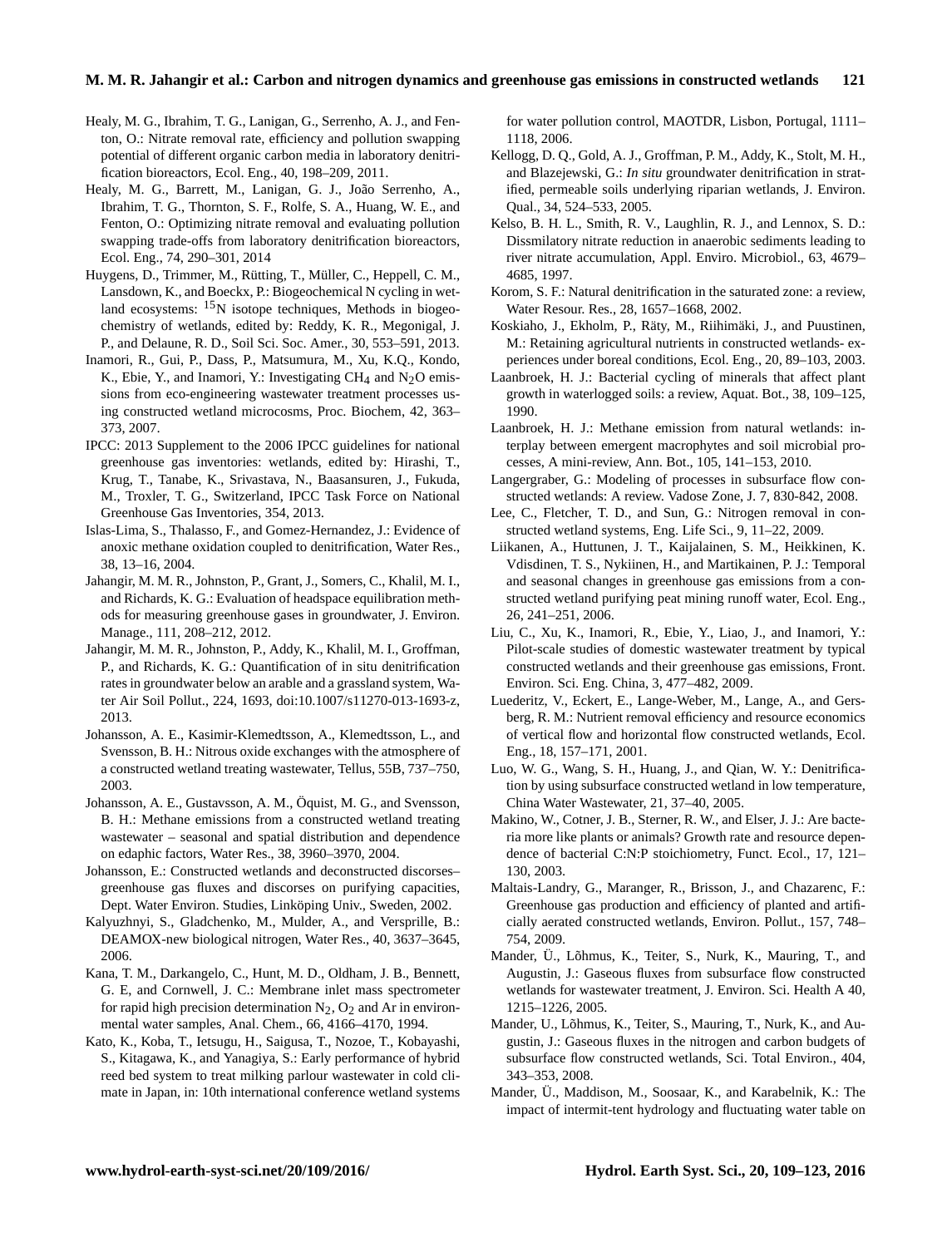greenhouse gas emissions from subsurface flow constructed wetlands for wastewater treatment, Wetlands, 31, 1023–1032, 2011.

- Mander, Ü., Dotro, G., Ebie, Y., Towprayoon, S., Chiemchaisri, C., Nogueira, S. F., Jamsranjav, B., Kasak, K, Truu, J., Tournebize, J., and Mitsch, W. J.: Greenhouse gas emission in constructed wetlands for wastewatertreatment: A review, Ecol. Eng., 66, 19– 35, 2014.
- Minett, D. A., Cook, P. L. M., Kessler, A. J., and Cavagnaro, T. R.: Root effects on the spatial and temporal dynamics of oxygen in sand-based laboratory-scale constructed biofilters, Ecol. Eng., 58, 414–422, 2013.
- Mitsch, W. J. and Gosselink, J. G.: Wetlands, 3rd Edn. New York, John Wiley & Sons, p. 936, 2000.
- Müller, C. and Bünemann, E. K.:  $A^{33}P$  tracing model for quantifying gross P transformation rates in soil, Soil Biol. Biochem., 76, 218–226, 2014.
- Müller, C. and Clough, T. J.: Advances in understanding nitrogen flows and transformations: gaps and research pathways, J. Agril. Sci., 152, S1, 34–44, 2014.
- Müller, C., Laughlin, R. J., Spott, O., and Rütting, T.: Quanti?cation of N2O emission pathways via a <sup>15</sup>N tracing model, Soil Biol. Biochem., 72, 44–54, 2014.
- Mustafa, A. and Scholz, M.: Nutrient accumulation in *Typha latifolia* L. and sediment of a representative integrated constructed wetland, Water Air Soil Pollut., 219, 329–341, 2011.
- Nguyen, L. M.: Organic matter composition, microbial biomass and microbial activity in gravel-bed constructed wetlands treating farm dairy wastewaters, Ecol. Eng., 16, 199–221, 2000.
- O'Luanaigh, N. D., Goodhue, R., and Gill, L. W.: Nutrient removal from on-site domestic wastewater in horizontal subsurface flow reed beds in Ireland, Ecol. Eng., 36, 1266–1276, 2010.
- Obarska-Pempkowiak, H. and Gajewska, M.: The dynamics of processes responsible for transformation of nitrogen compounds in hybrid wetlands systems in a temperate climate, in: Wetlands-Nutrients, Metals and Mass Cycling, edited by: Vymazal, J., Backhuys Publishers, Leiden, The Netherlands, 129–142, 2003.
- Pangala, S. R., Reay, D. S., and Heal, K. V.: Mitigation of methane emissions from constructed farm wetlands, Chemosphere, 78, 493–499, 2010.
- Parkin, T. B.: Soil microsites as a source of denitrification variability, Soil Sci. Am. J., 51, 1194–1199, 1987.
- Payne, E. G. I., Fletcher, T. D., Cook, P. L. M., Deletic, A., and Hatt, B. E.: Processes and drivers of nitrogen removal in stormwater biofiltration, Crit. Rev. Environ. Sci. Technol., 44, 796–846, 2014a.
- Payne, E. G. I., Fletcher, T. D., Russell, D. G., Grace, M. R., Cavagnaro, T. R., Evrard, V., Deletic, A., Hatt, B. E., and Cook, P. L. M.: Temporary storage or permanent removal? The division of nitrogen between biotic assimilation and denitrification in stormwater biofiltration systems, PLoS ONE, 9, e90890, 2014b.
- Peterson, D. G., Blazewicz, S., Herman, D. J., Firestone, M., Turetsky, M., and Waldrop, M.: Abundance of microbial genes associated with nitrogen cycling as indices of biogeochemical process rates across a vegetation gradient in Alaska, Environ. Microbiol., 14, 993–1008, 2012.
- Pett-Ridge, J., Silver, W. L., and Firestone, M. K.: Redox fluctuations frame microbial community impacts on N-cycling rates in humid tropical forest soil, Biogeochem., 81, 95–110, 2006.
- Poach, M. E., Hunt, P. G., Vanotti, M. B., Stone, K. C., Matheny, T. A., Johnson, M. H., and Sadler, E. J.: Improved nitrogen treatment by constructed wetlands receiving partially nitrified liquid swine manure, Ecol. Eng., 20, 183–197, 2003.
- Rabalais, N. N., Díaz, R. J., Levin, L. A., Turner, R. E., Gilbert, D., and Zhang, J.: Dynamics and distribution of natural and humancaused hypoxia, Biogeosciences, 7, 585–619, doi[:10.5194/bg-7-](http://dx.doi.org/10.5194/bg-7-585-2010) [585-2010,](http://dx.doi.org/10.5194/bg-7-585-2010) 2010.
- Reay, D. S.: Fertilizer 'solution' could turn local problem global – Protecting soil and water from pollution may mean releasing more greenhouse gas, Nature, 427, 485–485, 2004.
- Reddy, K. R. and Delaune, R. D.: Biogeochemistry of Wetlands: Science and Applications, CRC Press, 800 pp., 2008.
- Riya, S., Zhou, S., Nakashima, Y., Terada, A., and Hosomi, M.: Direct and indirect greenhouse gas emissions from vertical flow constructed wetland planted with forage rice, Kagaku Kogaku Ronbunshu, 36, 229–236, 2010.
- Rütting, T. and Müller, C.: Process-specific analysis of nitrite dynamics in a permanent grassland soil by using a Monte Carlo sampling technique, Euro. J. Soil Sci., 59, 208–215, 2008.
- Rütting, T., Boeckx, P., Müller, C., and Klemedtsson, L.: Assessment of the importance of dissimilatory nitrate reduction to ammonium for the terrestrial nitrogen cycle, Biogeosci., 8, 1169– 1196, 2011.
- Seitzinger, S. P., Sanders, R. W., and Styles, R.: Bioavailability of DON from natural and anthropogenic sources to estuarine plankton, Limnol. Oceanogr., 47, 353–366, 2002.
- Sha, C. Y., Mitsch, W. J., Mander, Ü., Lu, J. J., Batson, J., Zhang, L., and He, W. S.: Methane emissions from freshwater riverine wetlands, Ecol. Eng., 37, 16–24, 2011.
- Shamir, E., Thompson, T. L., Karpisak, M. M., Freitas, R. J., and Zauderer, J.: Nitrogen accumulation in a constructed wetland for dairy wastewater treatment, J. Amer. Water Resour. Assoc., 37, 315–325, 2001.
- Song, K., Lee, S. H., Mitsch, W. J., and Kang, H.: Different responses of denitrification rates and denitrifying bacterial communities to hydrological pulses in created wetlands, Soil Biol. Biochem., 42, 1721–1727, 2010.
- Song, K., Lee, S. H., and Kang, H.: Denitrification rates and community structure of denitrifying bacteria in newly constructed wetland, Eur. J. Soil Biol., 47, 24–29, 2011.
- Søvik, A. K., Augustin, J., Heikkinen, K., Huttunen, J. T., Necki, J. M., Karjalainen, S. M., Klove, B., Liikanen, A., Mander, U., Puustinen, M., Teiter, S., and Wachniew, P.: Emission of the greenhouse gases nitrous oxide and methane from constructed wetlands in Europe. J. Environ, Qual., 35, 2360–2373, 2006.
- Stadmark, J. and Leonardson, L.: Emissions of greenhouse gases from ponds constructed for nitrogen removal, Ecol. Eng., 25, 542–551, 2005.
- Ström, L., Ekberg, A., Mastepanov, M., and Christensen, T. R.: The effect of vascular plants on carbon turnover and methane emissions from a tundra wetland, Global Change Biol. 9, 1185–1192, 2003.
- Ström, L., Mastepanov, M., and Christensen, T. R.: Species specific effects of vascular plants on carbon turnover and methane emissions from wetlands, Biogeochem., 75, 65–82, 2005.
- Ström, L., Lamppa, A., and Christensen, T. R.: Greenhouse gas emissions from a constructed wetland in southern Sweden, Wetlands Ecol. Manage., 15, 43–50, 2007.